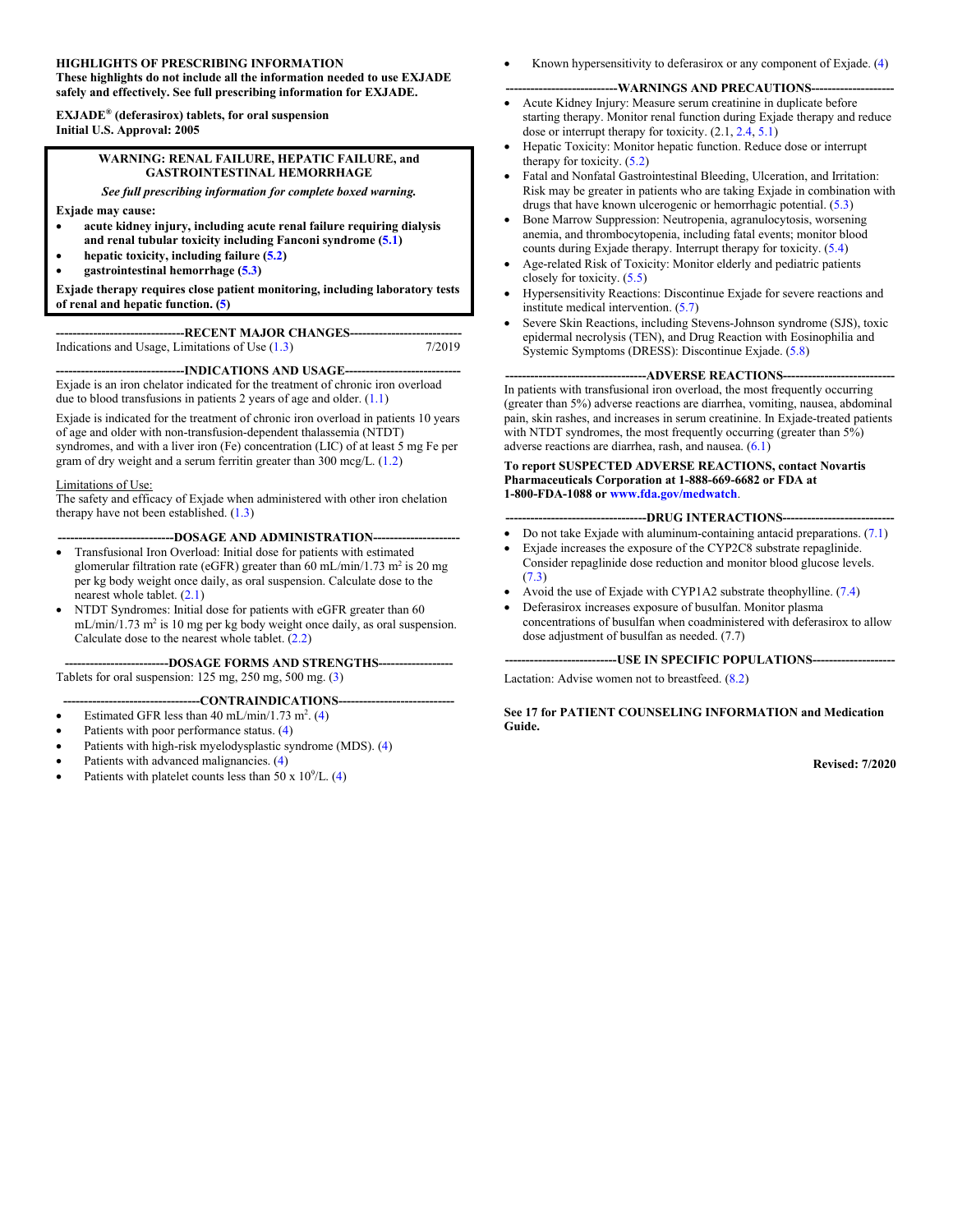#### **FULL PRESCRIBING INFORMATION: CONTENTS\* WARNING: RENAL FAILURE, HEPATIC FAILURE, and GASTROINTESTINAL HEMORRHAGE**

# **1 [INDICATIONS AND USAGE](#page-2-0)**<br>1.1 **Treatment of Chronic Iron**

- Treatment of Chronic Iron Overload Due to Blood [Transfusions](#page-2-0) [\(Transfusional](#page-2-0) Iron Overload)
- 1.2 Treatment of Chronic Iron Overload in [Non-Transfusion-](#page-2-0)Dependent [Thalassemia](#page-2-0) Syndromes
- 1.3 [Limitations](#page-2-0) of Use

# **2 DOSAGE AND [ADMINISTRATION](#page-2-0)**

# 2.1 [Transfusional](#page-2-0) Iron Overload<br>2.2 Iron Overload in Non-Transf

- Iron Overload in Non-Transfusion-Dependent Thalassemia [Syndromes](#page-3-0)
- 2.3 [Administration](#page-4-0)
- 
- 2.4 Use in Patients [With Baseline Hepatic or Renal Impairment](#page-5-0)<br>2.5 Dose Modifications for Decreases in Renal Function While Dose [Modifications](#page-5-0) for Decreases in Renal Function While on [Exjade](#page-5-0)
- 2.6 Dose [Modifications](#page-6-0) Based on Concomitant Medications
- **3 DOSAGE FORMS AND [STRENGTHS](#page-6-0)**

#### **4 [CONTRAINDICATIONS](#page-6-0)**

#### **5 WARNINGS AND [PRECAUTIONS](#page-7-0)**

- 5.1 Acute Kidney Injury, Including Acute Renal Failure [Requiring](#page-7-0)  Dialysis, and Renal Tubular Toxicity [Including](#page-7-0) Fanconi [Syndrome](#page-7-0)
- 5.2 Hepatic [Toxicity](#page-7-0) and Failure<br>5.3 Gastrointestinal (GI) Ulcerati
- 5.3 [Gastrointestinal](#page-8-0) (GI) Ulceration, Hemorrhage, and Perforation<br>5.4 Bone Marrow Suppression
- 5.4 Bone Marrow [Suppression](#page-8-0)
- 5.5 [Age-Related](#page-8-0) Risk of Toxicity
- 5.6 [Overchelation](#page-9-0)
- 5.7 [Hypersensitivity](#page-9-0)
- 5.8 Severe Skin [Reactions](#page-9-0)<br>5.9 Skin Rash
- **Skin [Rash](#page-9-0)**
- 5.10 Auditory and Ocular [Abnormalities](#page-9-0)
- **6 ADVERSE [REACTIONS](#page-10-0)**
- 6.1 [Clinical Trials Experience](#page-10-0)
- 6.2 [Postmarketing](#page-14-0) Experience

# **7 DRUG [INTERACTIONS](#page-14-0)**

- 7.1 [Aluminum-Containing](#page-14-0) Antacid Preparations
- 7.2 Agents [Metabolized](#page-14-0) by CYP3A4
- 7.3 Agents [Metabolized](#page-14-0) by CYP2C8<br>7.4 Agents Metabolized by CYP1A2
- 7.4 Agents [Metabolized](#page-15-0) by CYP1A2<br>7.5 Agents Inducing UDP-glucuronos
- Agents Inducing UDP-glucuronosyltransferase (UGT) [Metabolism](#page-15-0)
- 7.6 Bile Acid [Sequestrants](#page-15-0)
- 7.7 [Busulfan](#page-15-0)
- **8 USE IN SPECIFIC [POPULATIONS](#page-15-0)**
	- 8.1 [Pregnancy](#page-15-0)
	-
	- 8.2 [Lactation](#page-16-0)<br>8.3 Females a Females and Males of [Reproductive](#page-16-0) Potential
	- 8.4 [Pediatric](#page-16-0) Use
	- 8.5 [Geriatric](#page-17-0) Use
	- 8.6 Renal [Impairment](#page-17-0)<br>8.7 Henatic Impairment
	- Hepatic [Impairment](#page-18-0)
- **10 [OVERDOSAGE](#page-18-0)**
- **11 [DESCRIPTION](#page-18-0)**

#### **12 CLINICAL [PHARMACOLOGY](#page-18-0)**

- 12.1 [Mechanism](#page-18-0) of Action
- 12.2 [Pharmacodynamics](#page-19-0)
- 12.3 [Pharmacokinetics](#page-19-0)
- **13 [NONCLINICAL](#page-20-0) TOXICOLOGY**
- 13.1 Carcinogenesis, Mutagenesis, [Impairment of Fertility](#page-20-0)
- **14 [CLINICAL](#page-21-0) STUDIES**
- **16 HOW [SUPPLIED/STORAGE](#page-24-0) AND HANDLING**
- **17 PATIENT COUNSELING [INFORMATION](#page-24-0)**

\*Sections or subsections omitted from the full prescribing information are not listed.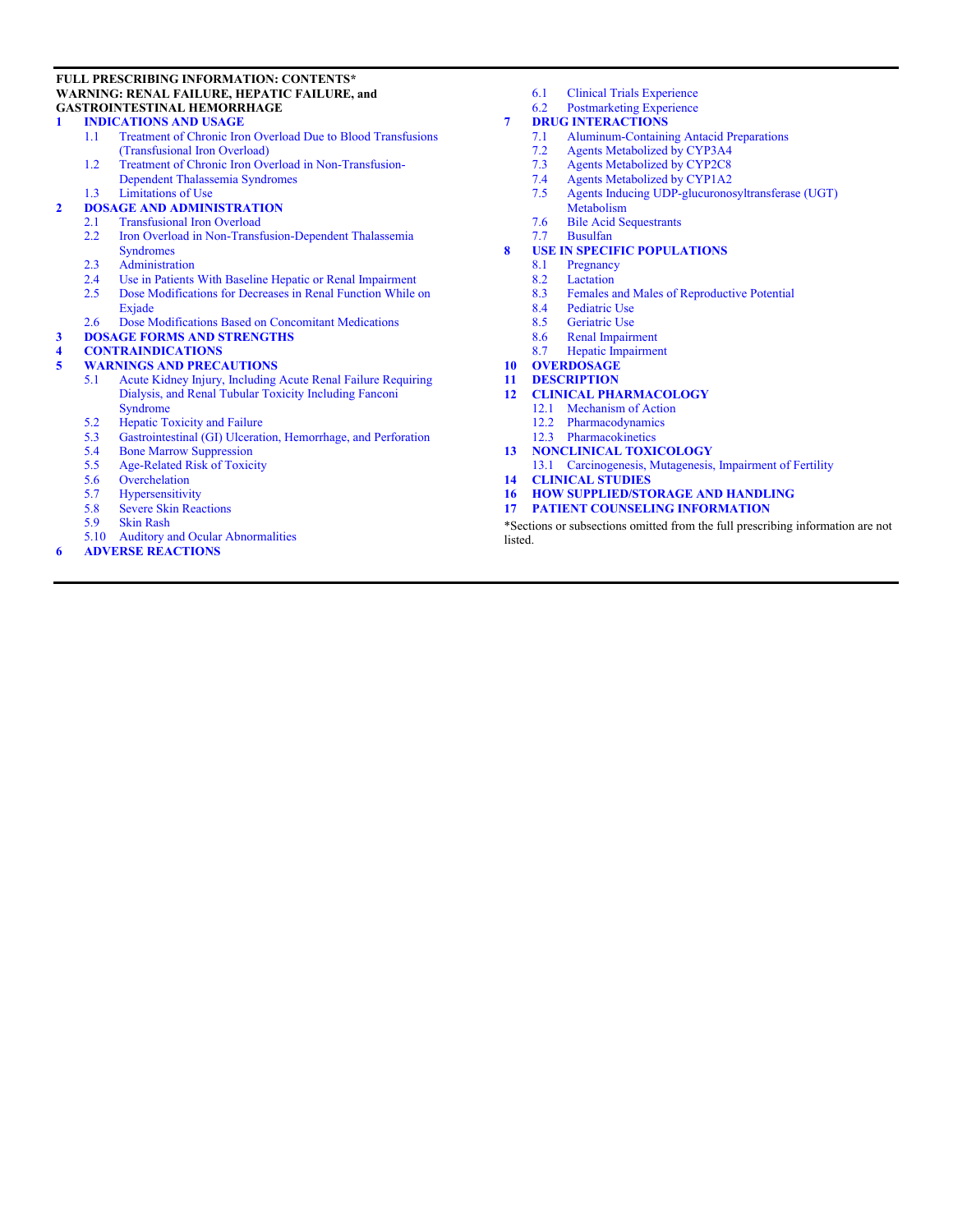#### <span id="page-2-0"></span>**FULL PRESCRIBING INFORMATION**

## **WARNING: RENAL FAILURE, HEPATIC FAILURE, and GASTROINTESTINAL HEMORRHAGE**

## **Renal Failure**

- **Exjade can cause acute renal failure and death, particularly in patients with comorbidities and those who are in the advanced stages of their hematologic disorders.**
- **Evaluate baseline renal function prior to starting or increasing Exjade dosing in all patients. Exjade is contraindicated in adult and pediatric patients with eGFR less than 40 mL/min/1.73 m<sup>2</sup> . Measure serum creatinine in duplicate prior to initiation of therapy. Monitor renal function at least monthly. For patients with baseline renal impairment or increased risk of acute renal failure, monitor renal function weekly for the first month, then at least monthly. Reduce the starting dose in patients with preexisting renal disease. During therapy, increase the frequency of monitoring and modify the dose for patients with an increased risk of renal impairment, including use of concomitant nephrotoxic drugs, and pediatric patients with volume depletion or overchelation** *[see Dosage and Administration (2.1, 2.4, 2.5), Warnings and Precautions (5.1), Adverse Reactions (6.1, 6.2)].*

## **Hepatic Failure**

- **Exjade can cause hepatic injury including hepatic failure and death.**
- **Measure serum transaminases and bilirubin in all patients prior to initiating treatment, every 2 weeks during the first month, and at least monthly thereafter.**
- **Avoid use of Exjade in patients with severe (Child-Pugh C) hepatic impairment and reduce the dose in patients with moderate (Child-Pugh B) hepatic impairment** *[see Dosage and Administration (2.4), Warnings and Precautions (5.2)]***.**

#### **Gastrointestinal Hemorrhage**

- **Exjade can cause gastrointestinal (GI) hemorrhages, which may be fatal, especially in elderly patients who have advanced hematologic malignancies and/or low platelet counts.**
- **Monitor patients and discontinue Exjade for suspected GI ulceration or hemorrhage** *[see Warnings and Precautions (5.3)]***.**

## **1 INDICATIONS AND USAGE**

## **1.1 Treatment of Chronic Iron Overload Due to Blood Transfusions (Transfusional Iron Overload)**

Exjade is indicated for the treatment of chronic iron overload due to blood transfusions (transfusional hemosiderosis) in patients 2 years of age and older*.*

## **1.2 Treatment of Chronic Iron Overload in Non-Transfusion-Dependent Thalassemia Syndromes**

Exjade is indicated for the treatment of chronic iron overload in patients 10 years of age and older with nontransfusion-dependent thalassemia (NTDT) syndromes and with a liver iron concentration (LIC) of at least 5 milligrams of iron per gram of liver dry weight (mg Fe/g dw) and a serum ferritin greater than 300 mcg/L.

## **1.3 Limitations of Use**

The safety and efficacy of Exjade when administered with other iron chelation therapy have not been established.

## **2 DOSAGE AND ADMINISTRATION**

## **2.1 Transfusional Iron Overload**

Exjade therapy should only be considered when a patient has evidence of chronic transfusional iron overload. The evidence should include the transfusion of at least 100 mL/kg of packed red blood cells (e.g., at least 20 units of packed red blood cells for a 40 kg person or more in individuals weighing more than 40 kg), and a serum ferritin consistently greater than 1,000 mcg/L.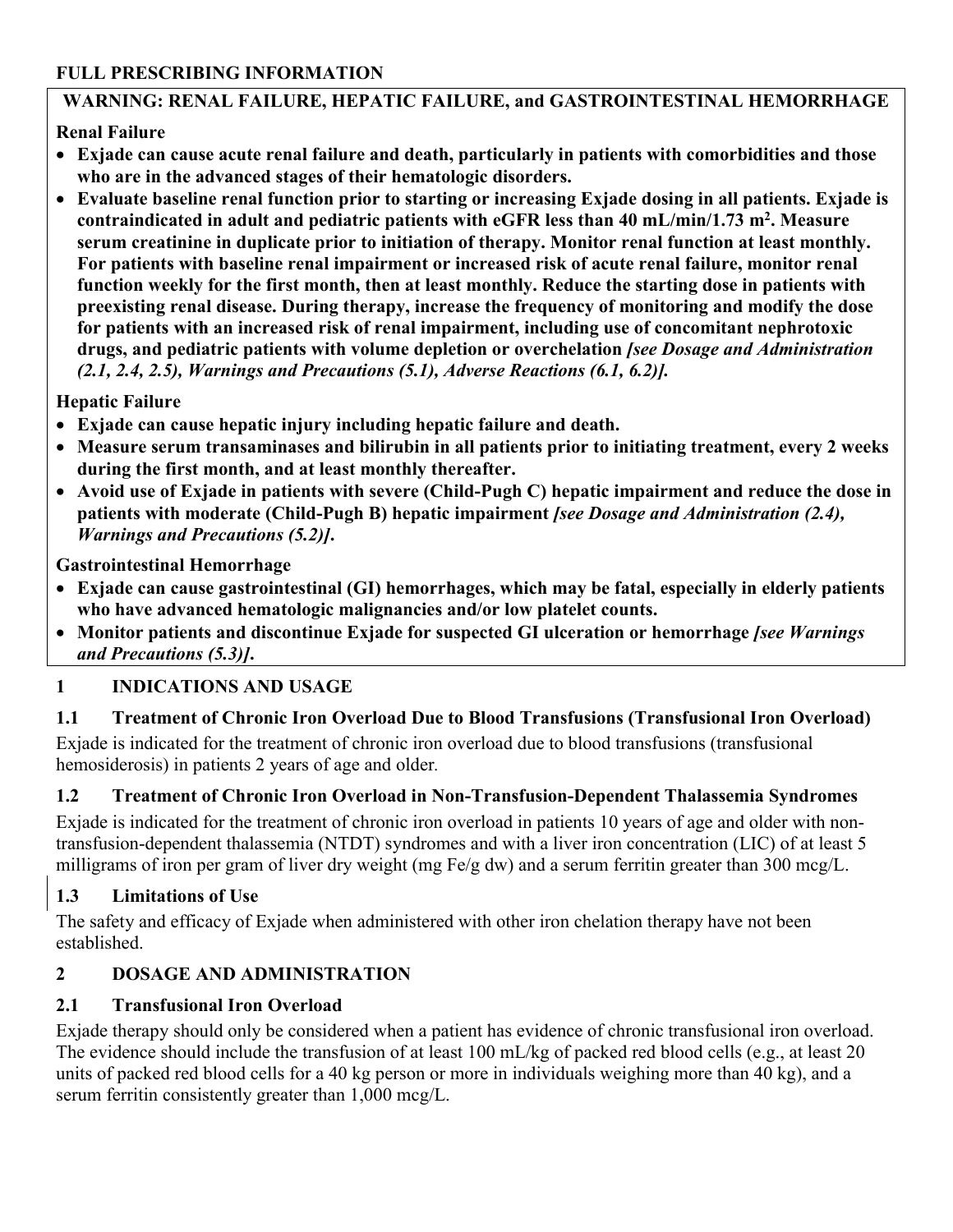<span id="page-3-0"></span>Prior to starting therapy or increasing dose, evaluate:

- Serum ferritin level
- Baseline renal function:
	- o Obtain serum creatinine in duplicate (due to variations in measurements) to establish accurate baseline
	- o Calculate the estimated glomerular filtration rate (eGFR). Use a prediction equation appropriate for adult patients (e.g., CKD-EPI, MDRD method) and in pediatric patients (e.g., Schwartz equations).
	- o Obtain urinalyses and serum electrolytes to evaluate renal tubular function *[see Dosage and Administration (2.4), Warnings and Precautions (5.1)]*.
- Serum transaminases and bilirubin *[see Dosage and Administration (2.4), Warnings and Precautions (5.2)]*
- Baseline auditory and ophthalmic examinations *[see Warnings and Precautions (5.10)]*

# Initiating Therapy:

The recommended initial dose of Exjade for patients 2 years of age and older with eGFR greater than 60  $mL/min/1.73$  m<sup>2</sup> is 20 mg per kg body weight orally, once daily. Calculate doses (mg per kg per day) to the nearest whole tablet.

During Therapy:

- Monitor serum ferritin monthly and adjust the dose of Exjade, if necessary, every 3-6 months based on serum ferritin trends.
- Use the minimum effective dose to achieve a trend of decreasing ferritin.
- Make dose adjustments in steps of 5 or 10 mg per kg and tailor adjustments to the individual patient's response and therapeutic goals.
- In patients not adequately controlled with doses of 30 mg per kg (e.g., serum ferritin levels persistently above 2,500 mcg/L and not showing a decreasing trend over time), doses of up to 40 mg per kg may be considered. Doses above 40 mg per kg are not recommended *[see Warnings and Precautions (5.6)].*
- Adjust dose based on serum ferritin levels
	- o If the serum ferritin falls below 1,000 mcg/L at 2 consecutive visits, consider dose reduction, especially if the dose is greater than 25 mg/kg/day *[see Adverse Reactions (6.1)].*
	- o If the serum ferritin falls below 500 mcg/L, interrupt Exjade to minimize the risk of overchelation, and continue monthly monitoring *[see Warnings and Precautions (5.6)]*.
	- o Evaluate the need for ongoing chelation therapy for patients whose conditions no longer require regular blood transfusions.
	- o Use the minimum effective dose to maintain iron burden in the target range *[see Warnings and Precautions (5.6)].*
- Monitor blood counts, liver function, renal function and ferritin monthly *[see Warnings and Precautions (5.1, 5.2, 5.4)].*
- Interrupt Exjade for pediatric patients who have acute illnesses, which can cause volume depletion, such as vomiting, diarrhea, or prolonged decreased oral intake, and monitor more frequently. Resume therapy as appropriate, based on assessments of renal function, when oral intake and volume status are normal *[see Dosage and Administration (2.4, 2.5), Warnings and Precautions (5.1), Use in Specific Populations (8.4), Clinical Pharmacology (12.3)].*

# **2.2 Iron Overload in Non-Transfusion-Dependent Thalassemia Syndromes**

Exjade therapy should only be considered when a patient with NTDT syndrome has an LIC of at least 5 mg Fe/g dw and a serum ferritin greater than 300 mcg/L.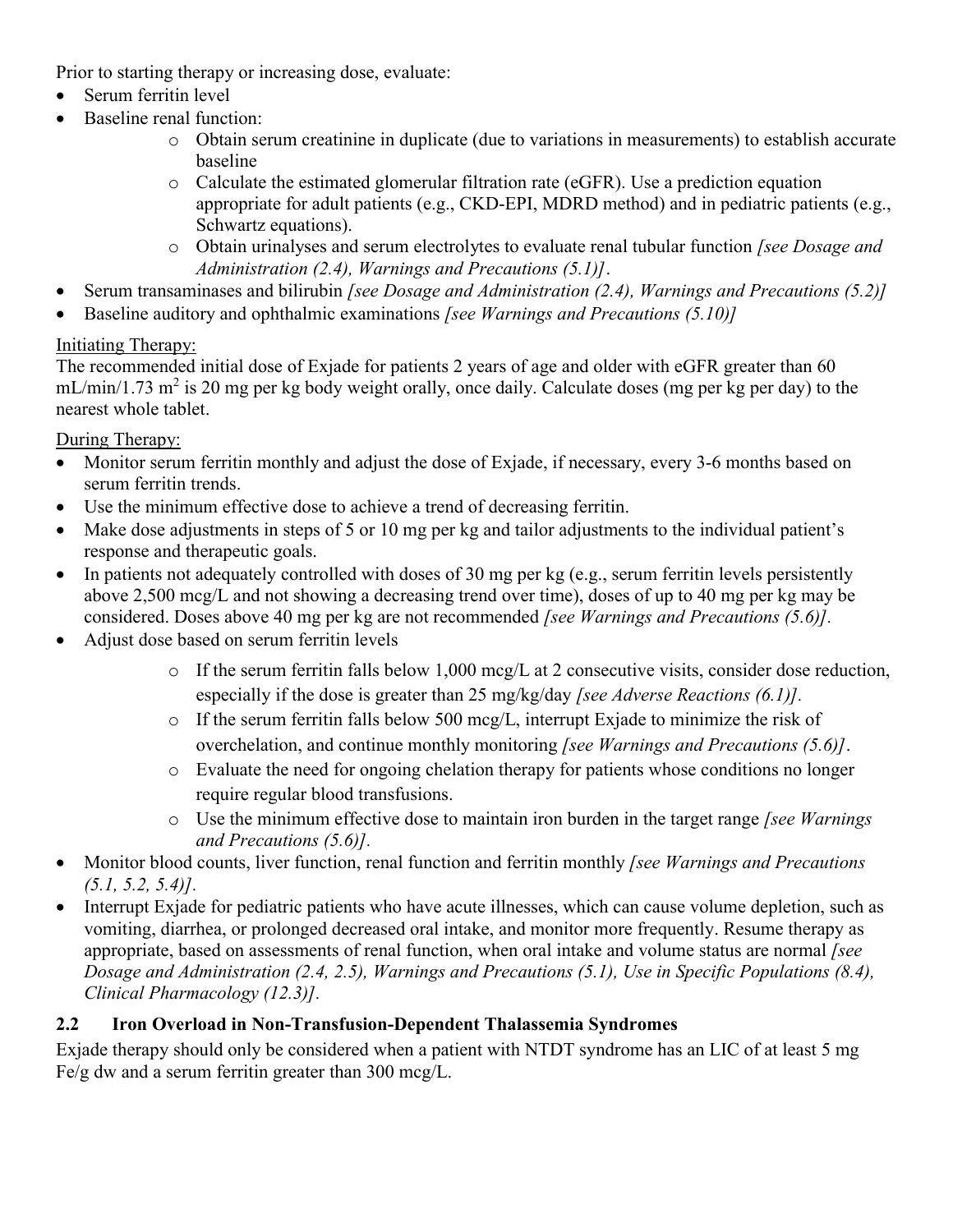<span id="page-4-0"></span>Prior to starting therapy, obtain:

- LIC by liver biopsy or by an FDA-cleared or approved method for identifying patients for treatment with deferasirox therapy
- Serum ferritin level on at least 2 measurements 1-month apart *[see Clinical Studies (14)]*
- Baseline renal function:
	- o Obtain serum creatinine in duplicate (due to variations in measurements) to establish accurate baseline
	- $\circ$  Calculate eGFR. Use a prediction equation appropriate for adult patients (e.g., CKD-EPI, MDRD method) and in pediatric patients (e.g., Schwartz equations).
	- o Obtain urinalyses and serum electrolytes to evaluate renal tubular function *[see Dosage and Administration (2.4), Warnings and Precautions (5.1)]*.
- Serum transaminases and bilirubin *[see Dosage and Administration (2.4), Warnings and Precautions (5.2)]*
- Baseline auditory and ophthalmic examinations *[see Warnings and Precautions (5.10)]*

## Initiating Therapy:

- The recommended initial dose of Exjade for patients with eGFR greater than 60 mL/min/1.73 m<sup>2</sup> is 10 mg per kg body weight orally once daily. Calculate doses (mg per kg per day) to the nearest whole tablet.
- If the baseline LIC is greater than 15 mg Fe/g dw, consider increasing the dose to 20 mg/kg/day after 4 weeks.

## During Therapy:

- Monitor serum ferritin monthly to assess the patient's response to therapy and to minimize the risk of overchelation *[see Warnings and Precautions (5.6)]*. Interrupt treatment when serum ferritin is less than 300 mcg/L and obtain an LIC to determine whether the LIC has fallen to less than 3 mg Fe/g dw.
- Use the minimum effective dose to achieve a trend of decreasing ferritin.
- Monitor LIC every 6 months.
- After 6 months of therapy, if the LIC remains greater than 7 mg Fe/g dw, increase the dose of deferasirox to a maximum of 20 mg/kg/day. Do not exceed a maximum of 20 mg/kg/day.
- If after 6 months of therapy, the LIC is 3-7 mg Fe/g dw, continue treatment with deferasirox at no more than 10 mg/kg/day.
- When the LIC is less than 3 mg Fe/g dw, interrupt treatment with deferasirox and continue to monitor the LIC.
- Monitor blood counts, liver function, renal function and ferritin monthly *[see Warnings and Precautions (5.1, 5.2, 5.4)].*
- Increase monitoring frequency for pediatric patients who have acute illness, which can cause volume depletion, such as vomiting, diarrhea, or prolonged decreased oral intake. Consider dose interruption until oral intake and volume status are normal *[see Dosage and Administration (2.4, 2.5), Warnings and Precautions (5.1), Use in Specific Populations (8.4), Clinical Pharmacology (12.3)].*

Restart treatment when the LIC rises again to more than 5 mg Fe/g dw.

## **2.3 Administration**

Do not chew tablets or swallow them whole.

Take Exjade once daily on an empty stomach at least 30 minutes before food, preferably at the same time each day. Completely disperse tablets by stirring in water, orange juice, or apple juice until a fine suspension is obtained. Disperse doses of less than 1 g in 3.5 ounces of liquid and doses of 1 g or greater in 7 ounces of liquid. After swallowing the suspension, resuspend any residue in a small volume of liquid and swallow. Do not take Exjade with aluminum-containing antacid products *[see Drug Interactions (7.1)]*.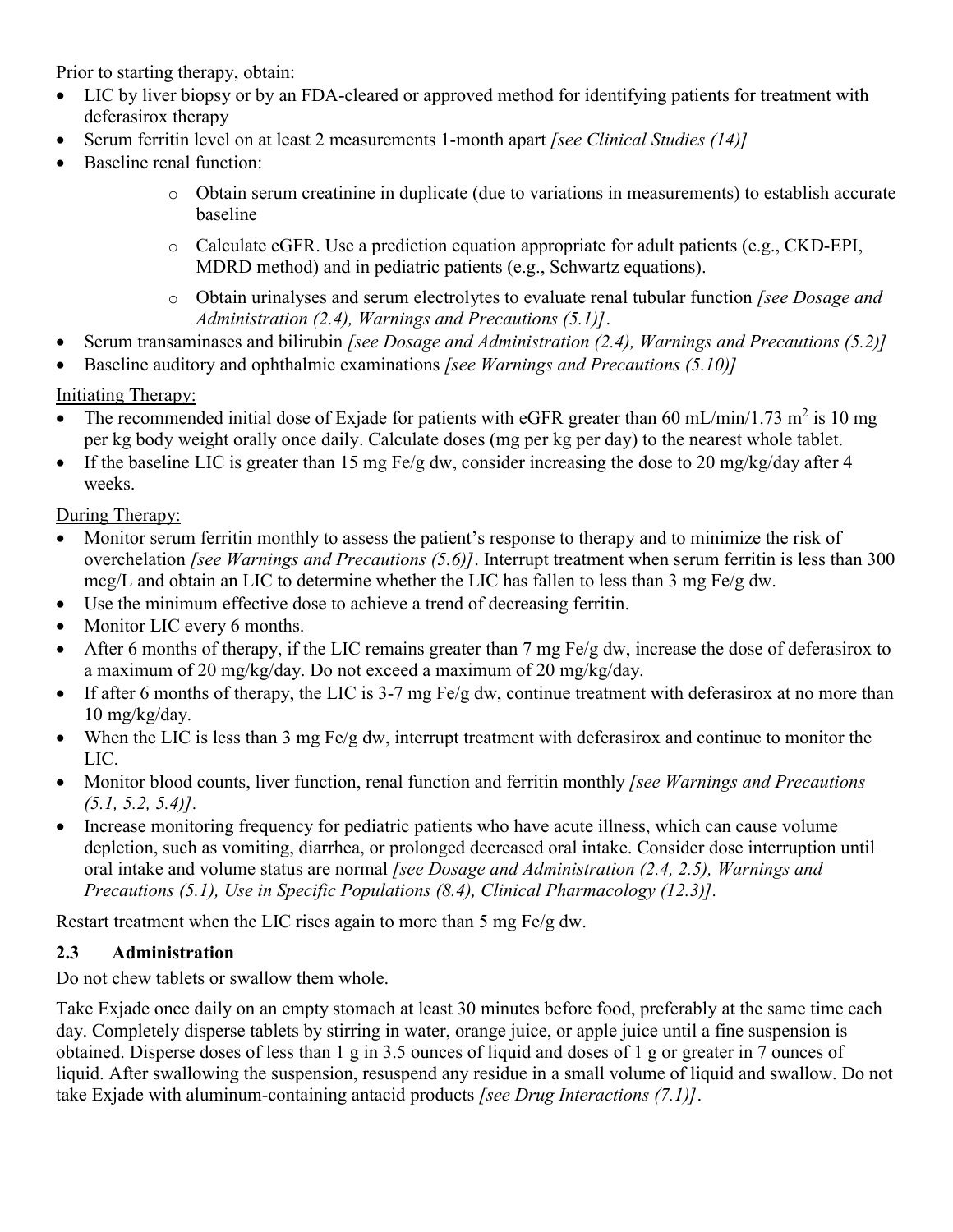## <span id="page-5-0"></span>**2.4 Use in Patients With Baseline Hepatic or Renal Impairment**

*Patients with Baseline Hepatic Impairment*

Mild (Child-Pugh A) Hepatic Impairment: No dose adjustment is necessary.

Moderate (Child-Pugh B) Hepatic Impairment: Reduce the starting dose by 50%.

Severe (Child-Pugh C) Hepatic Impairment: Avoid Exjade *[see Warnings and Precautions (5.2), Use in Specific Populations (8.7)]*.

## *Patients with Baseline Renal Impairment*

Do not use Exjade in adult or pediatric patients with eGFR less than 40 mL/min/1.73 m<sup>2</sup> [see Dosage and *Administration (2.5), Contraindications (4)].*

For patients with renal impairment (eGFR 40-60 mL/min/1.73 m<sup>2</sup>), reduce the starting dose by 50% *[see Use in Specific Populations (8.6)]*.

Exercise caution in pediatric patients with eGFR between 40 and 60 mL/min/1.73 m<sup>2</sup>. If treatment is needed, use the minimum effective dose and monitor renal function frequently. Individualize dose titration based on improvement in renal injury *[see Use in Specific Populations (8.6)]*.

# **2.5 Dose Modifications for Decreases in Renal Function While on Exjade**

Exjade is contraindicated in patients with eGFR less than  $40 \text{ mL/min}/1.73 \text{ m}^2$  [see Contraindications (4)]. For decreases in renal function while receiving Exjade *[see Warnings and Precautions (5.1)]*, modify the dose as follows:

# **Transfusional Iron Overload**

*Adults:*

 If the serum creatinine increases by 33% or more above the average baseline measurement, repeat the serum creatinine within 1 week, and if still elevated by 33% or more, reduce the dose by 10 mg per kg.

## *Pediatric Patients (ages 2 years–17 years):*

- Reduce the dose by 10 mg/kg/day if eGFR decreases by greater than 33% below the average baseline measurement and repeat the eGFR within 1 week.
- Interrupt Exjade for acute illnesses, which can cause volume depletion, such as vomiting, diarrhea, or prolonged decreased oral intake, and monitor more frequently. Resume therapy as appropriate, based on assessments of renal function, when oral intake and volume status are normal. Avoid use of other nephrotoxic drugs *[see Warnings and Precautions (5.1)].*
- In the setting of decreased renal function, evaluate the risk benefit profile of continued Exjade use. Use the minimum effective Exjade dose and monitor renal function more frequently, by evaluating tubular and glomerular function. Titrate dosing based on renal injury. Consider dose reduction or interruption and less nephrotoxic therapies until improvement of renal function. If signs of renal tubular or glomerular injury occur in the presence of other risk factors such as volume depletion, reduce or interrupt Exjade to prevent severe and irreversible renal injury *[see Warnings and Precautions (5.1)]*.

## *All Patients (regardless of age):*

• Discontinue therapy for eGFR less than  $40 \text{ mL/min}/1.73 \text{ m}^2$  *[see Contraindications (4)]*.

## **Non-Transfusion-Dependent Thalassemia Syndromes**

*Adults:*

 If the serum creatinine increases by 33% or more above the average baseline measurement, repeat the serum creatinine within 1 week, and if still elevated by 33% or more, interrupt therapy if the dose is 5 mg per kg, or reduce by 50% if the dose is 10 or 20 mg per kg.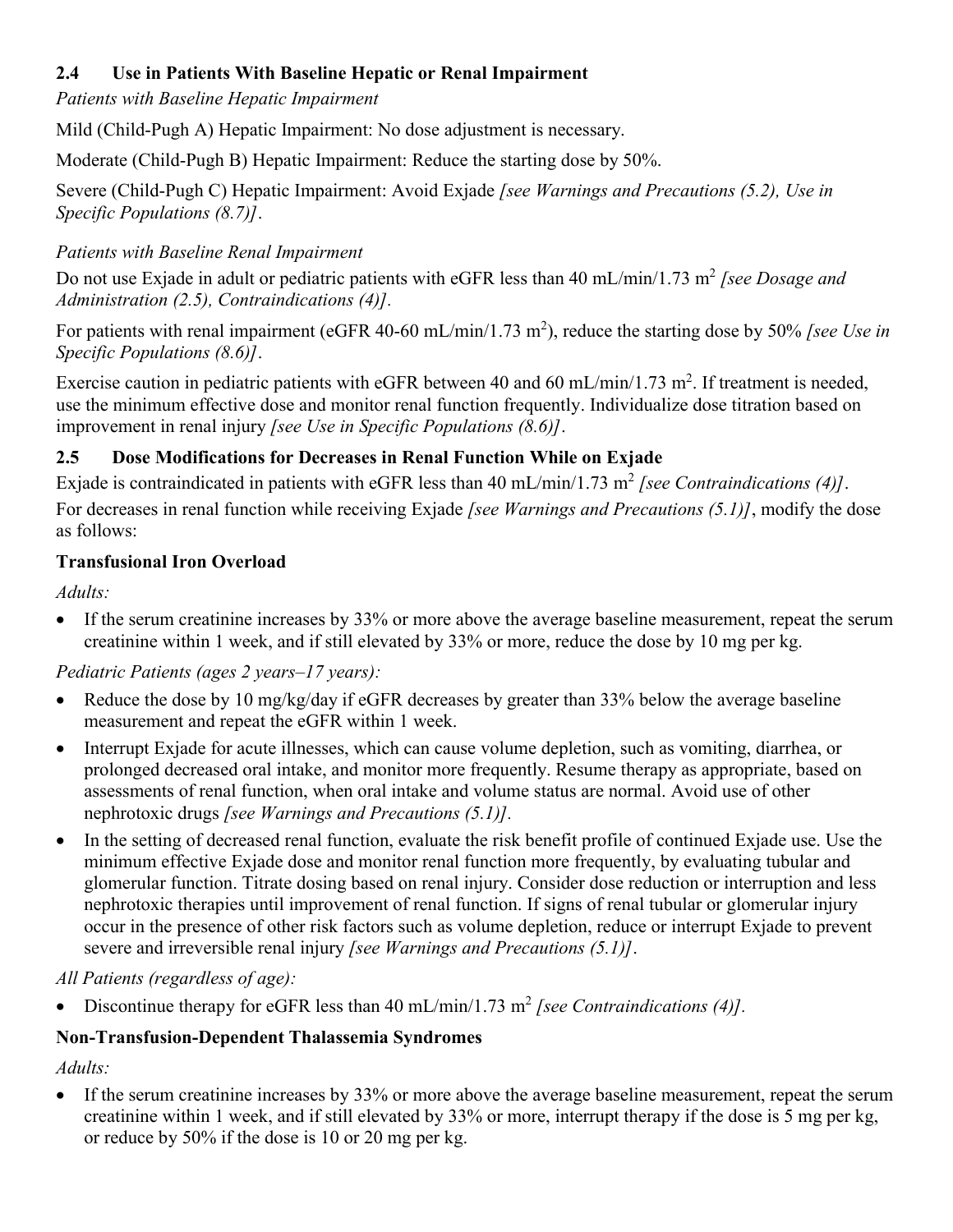#### <span id="page-6-0"></span>*Pediatric Patients (ages 10 years–17 years):*

- Reduce the dose by 5 mg/kg/day if eGFR decreases by greater than 33% below the average baseline measurement and repeat the eGFR within 1 week.
- Increase monitoring frequency for pediatric patients who have acute illnesses, which can cause volume depletion, such as vomiting, diarrhea, or prolonged decreased oral intake. Consider dose interruption until oral intake and volume status are normal. Avoid use of other nephrotoxic drugs *[see Warnings and Precautions (5.1)].*
- In the setting of decreased renal function, evaluate the risk benefit profile of continued Exjade use. Use the minimum effective Exjade dose and monitor renal function more frequently, by evaluating tubular and glomerular function. Titrate dosing based on renal injury. Consider dose reduction or interruption and less nephrotoxic therapies until improvement of renal function. If signs of renal tubular or glomerular injury occur in the presence of other risk factors such as volume depletion, reduce or interrupt Exjade to prevent severe and irreversible renal injury *[see Warnings and Precautions (5.1)]*.

## *All Patients (regardless of age):*

• Discontinue therapy for eGFR less than  $40 \text{ mL/min}/1.73 \text{ m}^2$  [see Contraindications  $(4)$ ].

## **2.6 Dose Modifications Based on Concomitant Medications**

## *UDP-glucuronosyltransferases (UGT) Inducers*

Concomitant use of UGT inducers decreases Exjade systemic exposure. Avoid the concomitant use of potent UGT inducers (e.g., rifampicin, phenytoin, phenobarbital, ritonavir) with Exjade. If you must administer Exjade with 1 of these agents, consider increasing the initial dose of Exjade by 50%, and monitor serum ferritin levels and clinical responses for further dose modification *[see Dosage and Administration (2.1, 2.2), Drug Interactions (7.5)]*.

## *Bile Acid Sequestrants*

Concomitant use of bile acid sequestrants decreases Exjade systemic exposure. Avoid the concomitant use of bile acid sequestrants (e.g., cholestyramine, colesevelam, colestipol) with Exjade. If you must administer Exjade with 1 of these agents, consider increasing the initial dose of Exjade by 50%, and monitor serum ferritin levels and clinical responses for further dose modification *[see Dosage and Administration (2.1, 2.2), Drug Interactions (7.6)]*.

## **3 DOSAGE FORMS AND STRENGTHS**

- $\bullet$  125 mg tablets Off-white, round, flat tablet with beveled edge and imprinted with "J" and "125" on one side and "NVR" on the other.
- 250 mg tablets

Off-white, round, flat tablet with beveled edge and imprinted with "J" and "250" on one side and "NVR" on the other.

• 500 mg tablets

Off-white, round, flat tablet with beveled edge and imprinted with "J" and "500" on one side and "NVR" on the other.

## **4 CONTRAINDICATIONS**

Exjade is contraindicated in patients with:

- Estimated GFR less than 40 mL/min/1.73 m<sup>2</sup> [see Dosage and Administration (2.5), Warnings and *Precautions (5.1)]*;
- Poor performance status; *[see Warnings and Precautions (5.1, 5.3)]*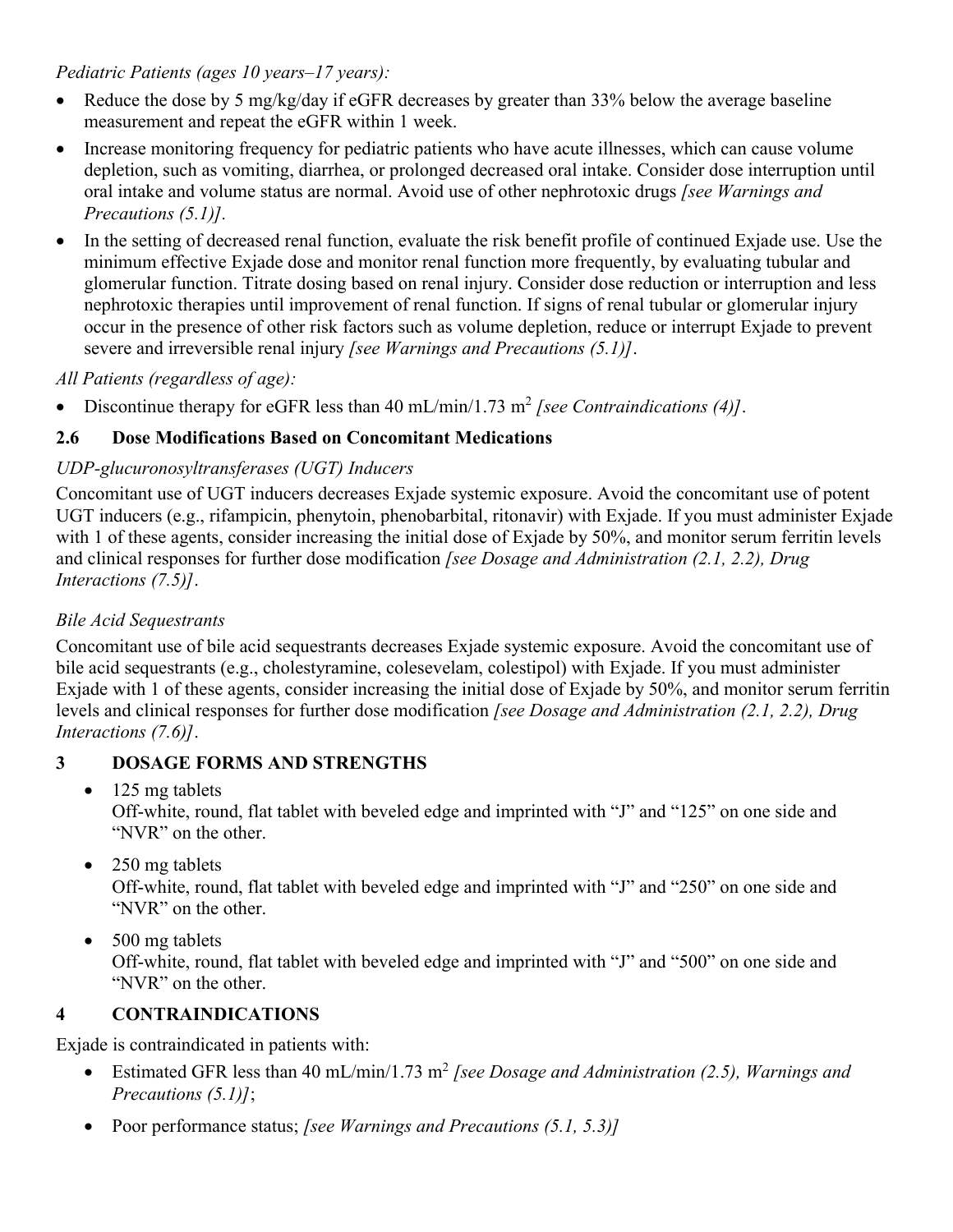- <span id="page-7-0"></span> High-risk myelodysplastic syndromes; *(this patient population was not studied and is not expected to benefit from chelation therapy)*
- Advanced malignancies. *[see Warnings and Precautions (5.1, 5.3)]*
- Platelet counts less than 50 x  $10^9$ /L *[see Warnings and Precautions (5.3, 5.4)*
- Known hypersensitivity to deferasirox or any component of Exjade *[see Warnings and Precautions (5.7), Adverse Reactions (6.2)]*.

## **5 WARNINGS AND PRECAUTIONS**

## **5.1 Acute Kidney Injury, Including Acute Renal Failure Requiring Dialysis, and Renal Tubular Toxicity Including Fanconi Syndrome**

Exjade is contraindicated in patients with eGFR less than 40 mL/min/1.73 m<sup>2</sup>. Exercise caution in pediatric patients with eGFR between 40 and 60 mL/minute/1.73 m<sup>2</sup>. If treatment is needed, use the minimum effective dose and monitor renal function frequently. Individualize dose titration based on improvement in renal injury [see Use in Specific Populations (8.6)]. For patients with renal impairment (eGFR 40-60 mL/min/1.73 m<sup>2</sup>), reduce the starting dose by 50% *[see Dosage and Administration (2.4, 2.5), Use in Specific Populations (8.6)]*.

Exjade can cause acute kidney injury including renal failure requiring dialysis that has resulted in fatal outcomes. Based on postmarketing experience, most fatalities have occurred in patients with multiple comorbidities and who were in advanced stages of their hematological disorders. In the clinical trials, adult and pediatric Exjade-treated patients with no preexisting renal disease experienced dose-dependent mild, nonprogressive increases in serum creatinine and proteinuria. Preexisting renal disease and concomitant use of other nephrotoxic drugs may increase the risk of acute kidney injury in adult and pediatric patients. Acute illnesses associated with volume depletion and overchelation may increase the risk of acute kidney injury in pediatric patients. In pediatric patients, small decreases in eGFR can result in increases in Exjade exposure, particularly in younger patients with body surface area typical of patients less than age 7 years. This can lead to a cycle of worsening renal function and further increases in Exjade exposure, unless the dose is reduced or interrupted. Renal tubular toxicity, including acquired Fanconi syndrome, has been reported in patients treated with Exjade, most commonly in pediatric patients with beta-thalassemia and serum ferritin levels less than 1,500 mcg/L *[see Warnings and Precautions (5.6), Adverse Reactions (6.1, 6.2), Use in Specific Populations (8.4*), *Clinical Pharmacology (12.3)].*

Evaluate renal glomerular and tubular function before initiating therapy or increasing the dose. Use prediction equations validated for use in adult and pediatric patients to estimate GFR. Obtain serum electrolytes and urinalysis in all patients to evaluate renal tubular function *[see Dosage and Administration (2.1, 2.2)].*

Monitor all patients for changes in eGFR and for renal tubular toxicity weekly during the first month after initiation or modification of therapy and at least monthly thereafter. Dose reduction or interruption may be considered if abnormalities occur in levels of markers of renal tubular function and/or as clinically indicated. Monitor serum ferritin monthly to evaluate for overchelation. Use the minimum dose to establish and maintain a low iron burden. Monitor renal function more frequently in patients with preexisting renal disease or decreased renal function. In pediatric patients, interrupt Exjade during acute illnesses, which can cause volume depletion, such as vomiting, diarrhea, or prolonged decreased oral intake, and monitor renal function more frequently. Promptly correct fluid deficits to prevent renal injury. Resume therapy as appropriate, based on assessments of renal function, when oral intake and volume status are normal *[see Dosage and Administration (2.5), Warnings and Precautions (5.6), Adverse Reactions (6.1, 6.2), Use in Specific Populations (8.4)].*

## **5.2 Hepatic Toxicity and Failure**

Exjade can cause hepatic injury, fatal in some patients. In Study 1, 4 patients (1.3%) discontinued Exjade because of hepatic toxicity (drug-induced hepatitis in 2 patients and increased serum transaminases in 2 additional patients). Hepatic toxicity appears to be more common in patients greater than 55 years of age. Hepatic failure was more common in patients with significant comorbidities, including liver cirrhosis and multi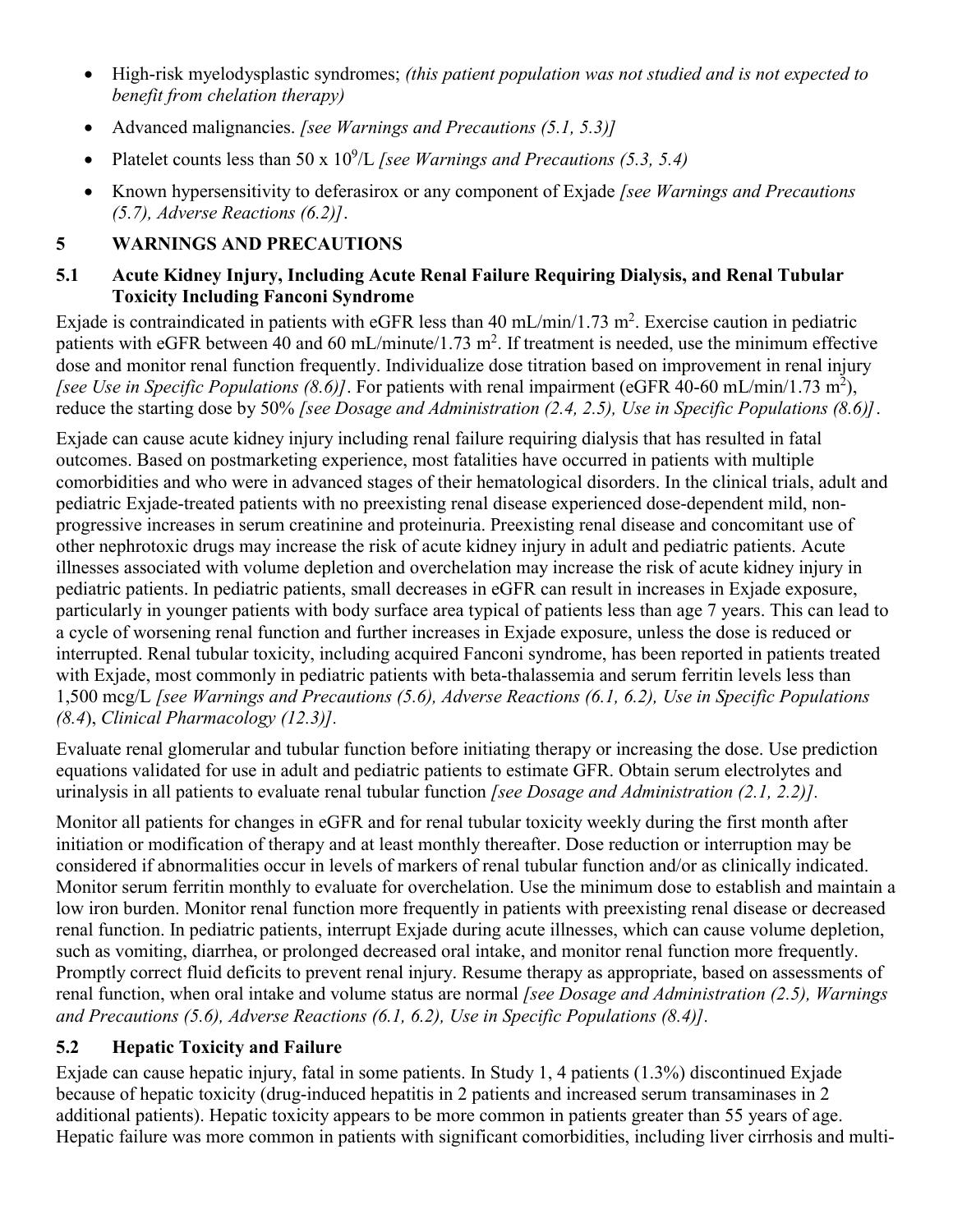<span id="page-8-0"></span>organ failure *[see Adverse Reactions (6.1)]*. Acute liver injury and failure, including fatal outcomes, have occurred in pediatric Exjade-treated patients. Liver failure occurred in association with acute kidney injury in pediatric patients at risk for overchelation during a volume depleting event. Interrupt Exjade therapy when acute liver injury or acute kidney injury is suspected and during volume depletion*.* Monitor liver and renal function more frequently in pediatric patients who are receiving Exjade in the 20-40 mg/kg/day range and when iron burden is approaching normal. Use the minimum effective dose to achieve and maintain a low iron burden *[see Dosage and Administration (2.5), Warnings and Precautions (5.6), Adverse Reactions (6.1)].*

Measure transaminases [aspartate transaminase (AST) and alanine transaminase (ALT)] and bilirubin in all patients before the initiation of treatment, and every 2 weeks during the first month and at least monthly thereafter. Consider dose modifications or interruption of treatment for severe or persistent elevations.

Avoid the use of Exjade in patients with severe (Child-Pugh C) hepatic impairment. Reduce the starting dose in patients with moderate (Child-Pugh B) hepatic impairment *[see Dosage and Administration (2.4), Use in Specific Populations (8.7)]*. Patients with mild (Child-Pugh A) or moderate (Child-Pugh B) hepatic impairment may be at higher risk for hepatic toxicity.

## **5.3 Gastrointestinal (GI) Ulceration, Hemorrhage, and Perforation**

GI hemorrhage, including deaths, has been reported in Exjade-treated patients, especially in elderly patients who had advanced hematologic malignancies and/or low platelet counts. Nonfatal upper GI irritation, ulceration and hemorrhage have been reported in patients, including children and adolescents, receiving Exjade *[see Adverse Reactions (6.1)]*. Monitor for signs and symptoms of GI ulceration and hemorrhage during Exjade therapy and promptly initiate additional evaluation and treatment if a serious GI adverse reaction is suspected. The risk of GI hemorrhage may be increased when administering Exjade in combination with drugs that have ulcerogenic or hemorrhagic potential, such as nonsteroidal anti-inflammatory drugs (NSAIDs), corticosteroids, oral bisphosphonates, or anticoagulants. There have been reports of ulcers complicated with GI perforation (including fatal outcome) *[see Adverse Reactions (6.2)]*.

## **5.4 Bone Marrow Suppression**

Neutropenia, agranulocytosis, worsening anemia, and thrombocytopenia, including fatal events, have been reported in patients treated with Exjade. Preexisting hematologic disorders may increase this risk. Monitor blood counts in all patients. Interrupt treatment with Exjade in patients who develop cytopenias until the cause of the cytopenia has been determined. Exjade is contraindicated in patients with platelet counts below 50 x  $10^{9}/L$ .

## **5.5 Age-Related Risk of Toxicity**

## *Elderly Patients*

Exjade has been associated with serious and fatal adverse reactions in the postmarketing setting among adults, predominantly in elderly patients. Monitor elderly patients treated with Exjade more frequently for toxicity *[see Use in Specific Populations (8.5)]*.

# *Pediatric Patients*

Exjade has been associated with serious and fatal adverse reactions in pediatric patients in the postmarketing setting. These events were frequently associated with volume depletion or with continued Exjade doses in the 20-40 mg/kg/day range when body iron burden was approaching or in the normal range. Interrupt Exjade in patients with volume depletion, and resume Exjade when renal function and fluid volume have normalized. Monitor liver and renal function more frequently during volume depletion and in patients receiving Exjade in the 20-40 mg/kg/day range when iron burden is approaching the normal range. Use the minimum effective dose to achieve and maintain a low iron burden *[see Dosage and Administration (2.4), Warnings and Precautions (5.6), Use in Specific Populations (8.4)]*.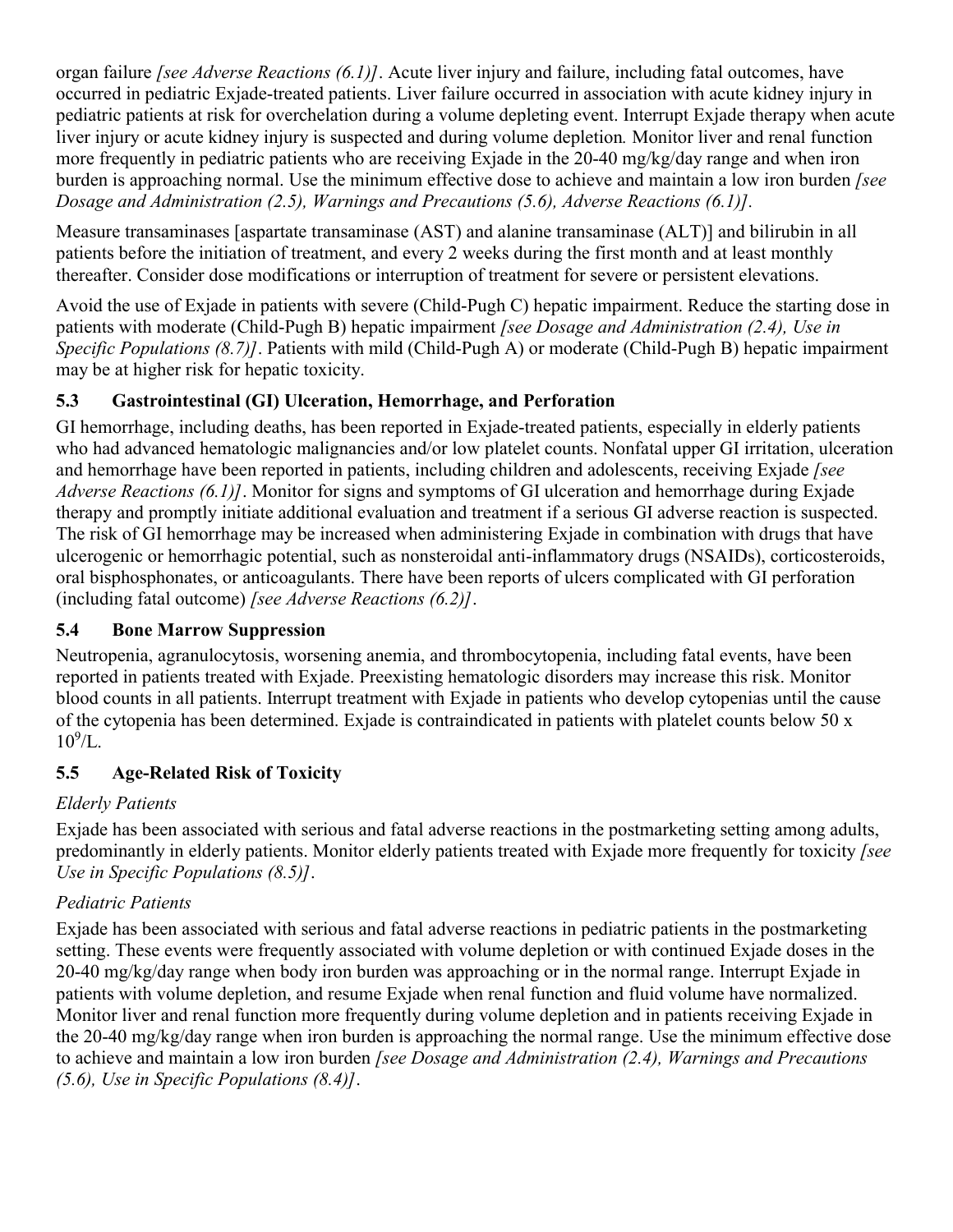## <span id="page-9-0"></span>**5.6 Overchelation**

For patients with transfusional iron overload, measure serum ferritin monthly to assess the patient's response to therapy and minimize the risk of overchelation. An analysis of pediatric patients treated with Exjade in pooled clinical trials (n = 158) found a higher rate of renal adverse reactions among patients receiving doses greater than 25 mg/kg/day while their serum ferritin values were less than 1,000 mcg/L. Consider dose reduction or closer monitoring of renal and hepatic function, and serum ferritin levels during these periods. Use the minimum effective dose to maintain a low-iron burden *[see Adverse Reactions (6.1), Use in Specific Populations (8.4)].*

If the serum ferritin falls below 1,000 mcg/L at 2 consecutive visits, consider dose reduction, especially if the dose is greater than 25 mg/kg/day *[see Adverse Reactions (6.1)]*. If the serum ferritin falls below 500 mcg/L, interrupt therapy with Exjade and continue monthly monitoring. Evaluate the need for ongoing chelation for patients whose conditions do not require regular blood transfusions. Use the minimum effective dose to maintain iron burden in the target range. Continued administration of Exjade in the 20-40 mg/kg/day range when the body iron burden is approaching or within the normal range has resulted in life-threatening adverse reactions *[see Dosage and Administration (2.1)]*.

For patients with NTDT, measure LIC by liver biopsy or by using an FDA-cleared or approved method for monitoring patients receiving deferasirox therapy every 6 months on treatment. Interrupt Exjade administration when the LIC is less than 3 mg Fe/g dw. Measure serum ferritin monthly, and if the serum ferritin falls below 300 mcg/L, interrupt Exjade and obtain a confirmatory LIC *[see Clinical Studies (14)]*.

# **5.7 Hypersensitivity**

Exjade may cause serious hypersensitivity reactions (such as anaphylaxis and angioedema), with the onset of the reaction usually occurring within the first month of treatment *[see Adverse Reactions (6.2)]*. If reactions are severe, discontinue Exjade and institute appropriate medical intervention. Exjade is contraindicated in patients with known hypersensitivity to deferasirox products and should not be reintroduced in patients who have experienced previous hypersensitivity reactions on deferasirox products due to the risk of anaphylactic shock.

## **5.8 Severe Skin Reactions**

Severe cutaneous adverse reactions (SCARs) including Stevens-Johnson syndrome (SJS), toxic epidermal necrolysis (TEN), and drug reaction with eosinophilia and systemic symptoms (DRESS), which could be lifethreatening or fatal have been reported during Exjade therapy *[see Adverse Reactions (6.1, 6.2)]*. Cases of erythema multiforme have been observed. Advise patients of the signs and symptoms of severe skin reactions, and closely monitor. If any severe skin reactions are suspected, discontinue Exjade immediately and do not reintroduce Exjade therapy.

# **5.9 Skin Rash**

Rashes may occur during Exjade treatment *[see Adverse Reactions (6.1)]*. For rashes of mild to moderate severity, Exjade may be continued without dose adjustment, since the rash often resolves spontaneously. In severe cases, interrupt treatment with Exjade. Reintroduction at a lower dose with escalation may be considered after resolution of the rash.

## **5.10 Auditory and Ocular Abnormalities**

Auditory disturbances (high frequency hearing loss, decreased hearing), and ocular disturbances (lens opacities, cataracts, elevations in intraocular pressure, and retinal disorders) were reported at a frequency of less than 1% with Exjade therapy in the clinical studies. The frequency of auditory adverse reactions was increased among pediatric patients who received Exjade doses greater than 25 mg/kg/day when serum ferritin was less than 1,000 mcg/L *[see Warnings and Precautions (5.6)]*.

Perform auditory and ophthalmic testing (including slit-lamp examinations and dilated fundoscopy) before starting Exjade treatment and thereafter at regular intervals (every 12 months). If disturbances are noted, monitor more frequently. Consider dose reduction or interruption.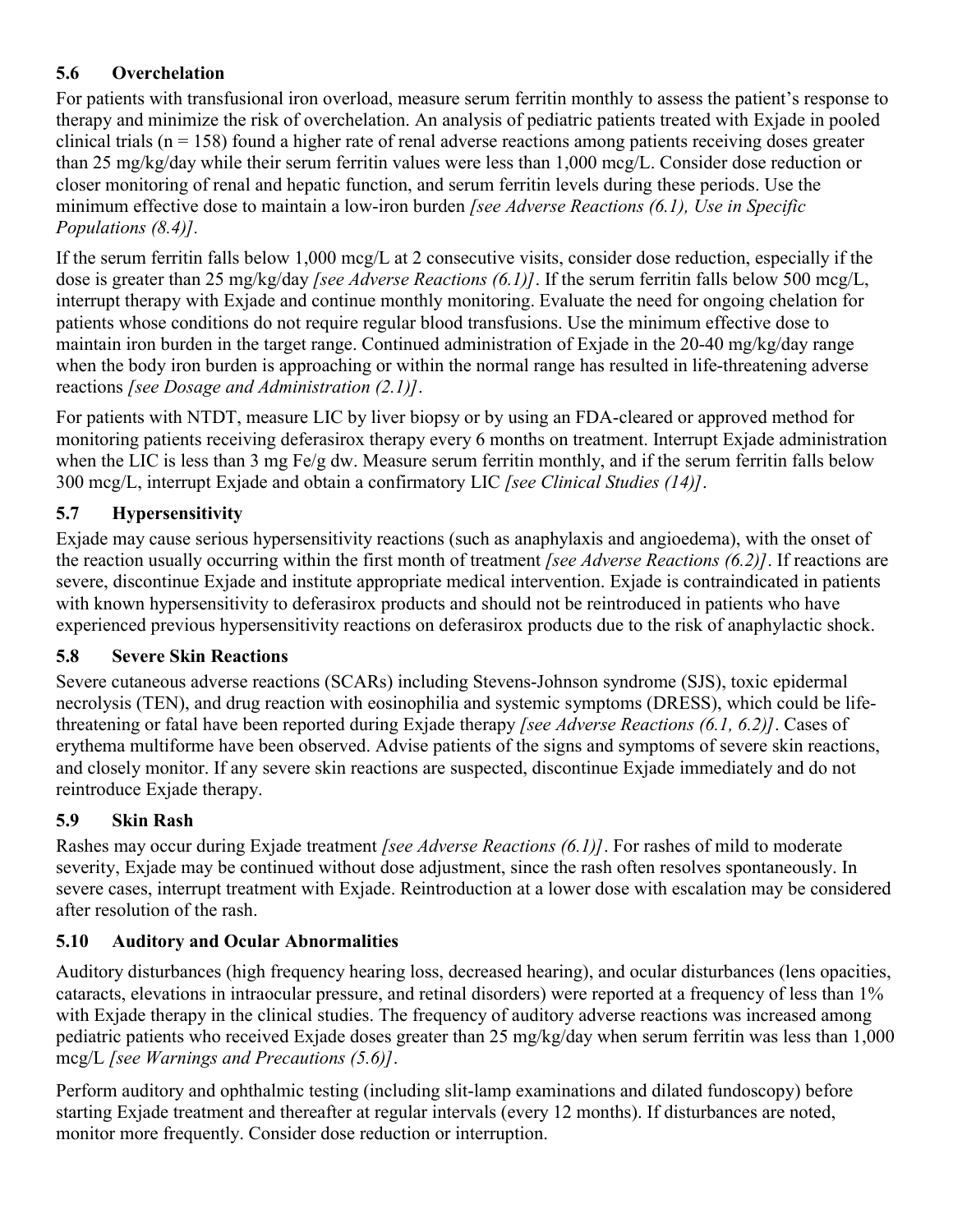## <span id="page-10-0"></span>**6 ADVERSE REACTIONS**

The following clinically significant adverse reactions are also discussed in other sections of the labeling:

- Acute Kidney Injury, Including Acute Renal Failure Requiring Dialysis, and Renal Tubular Toxicity Including Fanconi Syndrome *[see Warnings and Precautions (5.1, 5.6)]*
- Hepatic Toxicity and Failure *[see Warnings and Precautions (5.2, 5.6)]*
- GI Hemorrhage *[see Warnings and Precautions (5.3)]*
- Bone Marrow Suppression *[see Warnings and Precautions (5.4)]*
- Hypersensitivity *[see Warnings and Precautions (5.7)]*
- Severe Skin Reactions *[see Warnings and Precautions (5.8)]*
- Skin Rash *[see Warnings and Precautions (5.9)]*
- Auditory and Ocular Abnormalities *[see Warnings and Precautions (5.10)]*

# **6.1 Clinical Trials Experience**

Because clinical trials are conducted under widely varying conditions, adverse reaction rates observed in the clinical trials of a drug cannot be directly compared to rates in the clinical trials of another drug and may not reflect the rates observed in practice.

# **Transfusional Iron Overload**

A total of 700 adult and pediatric patients were treated with Exjade (deferasirox) for 48 weeks in premarketing studies. These included 469 patients with beta-thalassemia, 99 with rare anemias, and 132 with sickle cell disease. Of these patients, 45% were male, 70% were Caucasian, and 292 patients were less than 16 years of age. In the sickle cell disease population, 89% of patients were black. Median treatment duration among the sickle cell patients was 51 weeks. Of the 700 patients treated, 469 (403 beta-thalassemia and 66 rare anemias) were entered into extensions of the original clinical protocols. In ongoing extension studies, median durations of treatment were 88-205 weeks.

Six hundred twenty-seven (627) patients with myelodysplastic syndrome (MDS) were enrolled across 5 uncontrolled trials. These studies varied in duration from 1 to 5 years. The discontinuation rate across studies in the first year was 46% (adverse events 20%, withdrawal of consent 10%, death 8%, other 4%, lab abnormalities 3%, and lack of efficacy 1%). Among 47 patients enrolled in the study of 5-year duration, 10 remained on Exjade at the completion of the study.

Table 1 displays adverse reactions occurring in greater than 5% of Exjade-treated beta-thalassemia patients (Study 1), sickle cell disease patients (Study 3), and patients with MDS (MDS pool). Abdominal pain, nausea, vomiting, diarrhea, skin rashes, and increases in serum creatinine were the most frequent adverse reactions reported with a suspected relationship to Exjade. Gastrointestinal symptoms, increases in serum creatinine, and skin rash were dose related.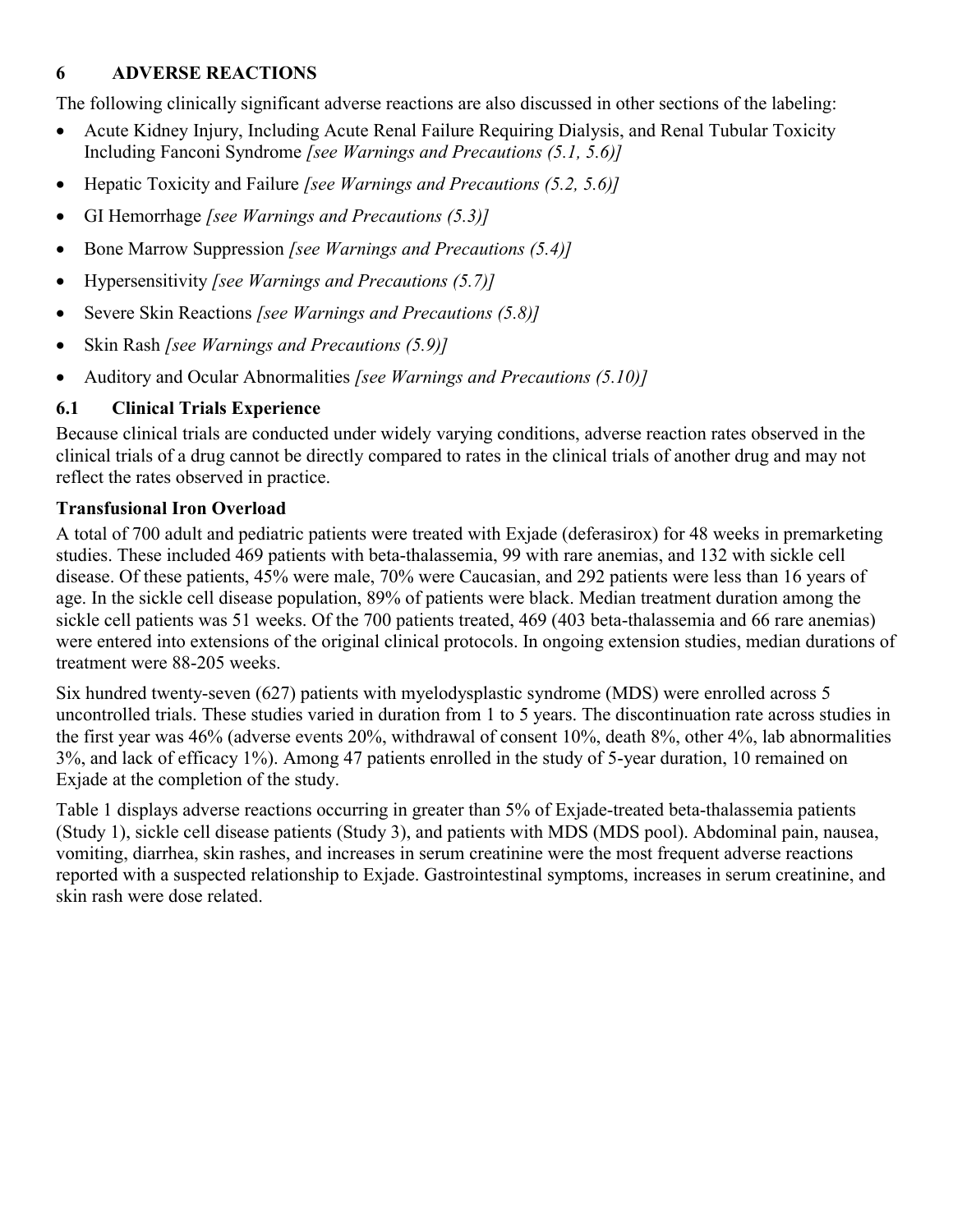**Table 1. Adverse Reactions<sup>a</sup> Occurring in Greater Than 5% of Exjade-treated Patients in Study 1, Study 3, and MDS Pool**

|                                   | Study 1<br>(Beta-thalassemia)           |                                             | Study 3<br>(Sickle Cell Disease) | <b>MDS Pool</b>                            |                                                    |
|-----------------------------------|-----------------------------------------|---------------------------------------------|----------------------------------|--------------------------------------------|----------------------------------------------------|
| <b>Adverse Reactions</b>          | Exjade<br>$N = 296$<br>n(%)             | <b>Deferoxamine</b><br>$N = 290$<br>$n$ (%) | Exjade<br>$N = 132$<br>$n$ (%)   | <b>Deferoxamine</b><br>$N = 63$<br>$n$ (%) | Exjade<br>$N = 627$<br>$n\left(\frac{0}{0}\right)$ |
| Abdominal Pain <sup>b</sup>       | 63(21)                                  | 41(14)                                      | 37(28)                           | 9(14)                                      | 145 (23)                                           |
| Diarrhea                          | 35(12)                                  | 21(7)                                       | 26(20)                           | 3(5)                                       | 297(47)                                            |
| Creatinine Increased <sup>c</sup> | 33(11)                                  | 0(0)                                        | 9(7)                             |                                            | 89 (14)                                            |
| Nausea                            | 31(11)                                  | 14(5)                                       | 30(23)                           | 7(11)                                      | 161(26)                                            |
| Vomiting                          | 30(10)                                  | 28(10)                                      | 28(21)                           | 10(16)                                     | 83(13)                                             |
| Rash<br>$\cdots$<br>$\sim$ $\sim$ | 25(8)<br>$\sim$ $\sim$<br>$\sim$ $\sim$ | 9(3)                                        | 14(11)                           | 3(5)                                       | 83(13)                                             |

Abbreviation: MDS, myelodysplastic syndrome.

<sup>a</sup>Adverse reaction frequencies are based on adverse events reported regardless of relationship to study drug.

<sup>b</sup>Includes 'abdominal pain', 'abdominal pain lower', and 'abdominal pain upper'. c Includes 'blood creatinine increased' and 'blood creatinine abnormal'. See also Table 2.

In Study 1, a total of 113 (38%) patients treated with Exjade had increases in serum creatinine greater than 33% above baseline on 2 separate occasions (Table 2) and 25 (8%) patients required dose reductions. Increases in serum creatinine appeared to be dose related *[see Warnings and Precautions (5.1)]*. In this study, 17 (6%) patients treated with Exjade developed elevations in serum glutamic-pyruvic transaminase (SGPT)/ALT levels greater than 5 times the upper limit of normal (ULN) at 2 consecutive visits. Of these, 2 patients had liver biopsy proven drug-induced hepatitis and both discontinued Exjade therapy *[see Warnings and Precautions (5.2)]*. An additional 2 patients, who did not have elevations in SGPT/ALT greater than 5 times the ULN, discontinued Exjade because of increased SGPT/ALT. Increases in transaminases did not appear to be dose related. Adverse reactions that led to discontinuations included abnormal liver function tests (2 patients) and drug-induced hepatitis (2 patients), skin rash, glycosuria/proteinuria, Henoch Schönlein purpura, hyperactivity/insomnia, drug fever, and cataract (1 patient each).

In Study 3, a total of 48 (36%) patients treated with Exjade had increases in serum creatinine greater than 33% above baseline on 2 separate occasions (Table 2) *[see Warnings and Precautions (5.1)]*. Of the patients who experienced creatinine increases in Study 3, 8 Exjade-treated patients required dose reductions. In this study, 5 patients in the Exjade group developed elevations in SGPT/ALT levels greater than 5 times the ULN at 2 consecutive visits and 1 patient subsequently had Exjade permanently discontinued. Four additional patients discontinued Exjade due to adverse reactions with a suspected relationship to study drug, including diarrhea, pancreatitis associated with gallstones, atypical tuberculosis, and skin rash.

In the MDS pool, in the first year, a total of 229 (37%) patients treated with Exjade had increases in serum creatinine greater than 33% above baseline on 2 consecutive occasions (Table 2) and 8 (3.5%) patients permanently discontinued *[see Warnings and Precautions (5.1)]*. A total of 5 (0.8%) patients developed SGPT/ALT levels greater than 5 times the ULN at 2 consecutive visits. The most frequent adverse reactions that led to discontinuation included increases in serum creatinine, diarrhea, nausea, rash, and vomiting. Death was reported in the first year in 52 (8%) of patients *[see Clinical Studies (14)]*.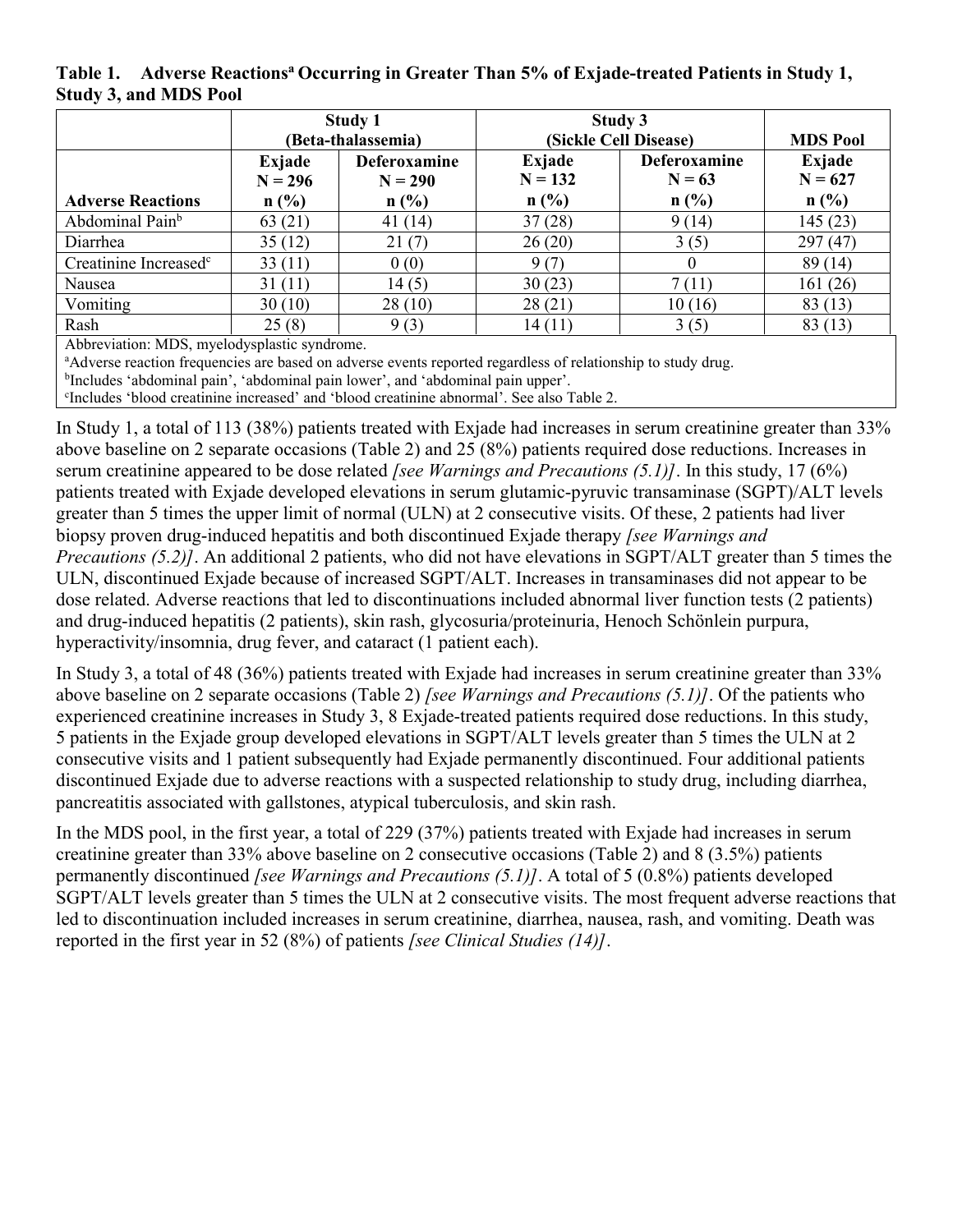|                                                                                      | <b>Study 1</b><br>(Beta-thalassemia) |                           | Study 3<br>(Sickle Cell Disease) |                                 | <b>MDS Pool</b>     |
|--------------------------------------------------------------------------------------|--------------------------------------|---------------------------|----------------------------------|---------------------------------|---------------------|
|                                                                                      | Exjade<br>$N = 296$                  | Deferoxamine<br>$N = 290$ | Exjade<br>$N = 132$              | <b>Deferoxamine</b><br>$N = 63$ | Exjade<br>$N = 627$ |
| <b>Laboratory Parameter</b>                                                          | $n$ (%)                              | $n$ (%)                   | $n$ (%)                          | $n$ (%)                         | $n$ (%)             |
| <b>Serum Creatinine</b>                                                              |                                      |                           |                                  |                                 |                     |
| Creatinine increase $>$ 33% at 2<br>consecutive post-baseline visits                 | 113 (38)                             | 41(14)                    | 48 (36)                          | 14(22)                          | 229(37)             |
| Creatinine increase $>$ 33% and $>$<br>ULN at 2 consecutive post-<br>baseline visits | 7(2)                                 | 1(0)                      | 3(2)                             | 2(3)                            | 126(20)             |
| <b>SGPT/ALT</b>                                                                      |                                      |                           |                                  |                                 |                     |
| $SGPT/ALT$ > 5 x ULN at 2 post-<br>baseline visits                                   | 25(8)                                | 7(2)                      | 2(2)                             | $\boldsymbol{0}$                | 9(1)                |
| $SGPT/ALT > 5$ x ULN at 2<br>consecutive post-baseline visits                        | 17(6)                                | 5(2)                      | 5(4)                             | $\boldsymbol{0}$                | 5(1)                |

#### **Table 2. Number (%) of Patients with Increases in Serum Creatinine or SGPT/ALT in Study 1, Study 3, and MDS Pool**

Abbreviations: ALT, alanine transaminase; MDS, myelodysplastic syndrome; SGPT, serum glutamic-pyruvic transaminase; ULN, upper limit of normal.

## **Non-Transfusion-Dependent Thalassemia Syndromes**

In Study 5, 110 patients with NTDT received 1 year of treatment with Exjade 5 or 10 mg/kg/day and 56 patients received placebo in a double-blind, randomized trial. In Study 6, 130 of the patients who completed Study 5 were treated with open-label Exjade at 5, 10, or 20 mg/kg/day (depending on the baseline LIC) for 1 year *[see Clinical Studies (14)]*. In Study 7, 134 patients with NTDT of 10 years of age or older with iron overload, received Exjade for up to 5 years, at a starting dose of 10 mg/kg/day followed by dose adjustment at Week 4, and then approximately every 6 months thereafter based on LIC levels. Tables 3 and 4 display the frequency of adverse reactions in patients with NTDT. Adverse reactions with a suspected relationship to study drug were included in Table 3 if they occurred at  $\geq$  5% of patients in Study 5.

|                      | Study 5   |                | Study 6   | Study 7    |
|----------------------|-----------|----------------|-----------|------------|
|                      | Exjade    | <b>Placebo</b> | Exjade    | Exjade     |
|                      | $N = 110$ | $N = 56$       | $N = 130$ | $N = 134$  |
|                      | $n$ (%)   | n(%)           | $n$ (%)   | $n$ (%)    |
| Any adverse reaction | 31(28)    | 9(16)          | 27(21)    | 50(37)     |
| Nausea               | 7(6)      | 4(7)           | $2(2)^a$  | 7(5)       |
| Rash                 | 7(6)      | 1(2)           | $2(2)^a$  | $3(2)^{a}$ |
| Diarrhea             | 5(5)      | 1(2)           | 7(5)      | 8(6)       |

Abbreviation: NTDT, non-transfusion-dependent thalassemia.

<sup>a</sup> The occurrence of nausea, and rash are included for Study 6 and rash for Study 7 for consistency. There were no additional adverse reactions with a suspected relationship to study drug occurring in greater than 5% of patients in Study 6 and Study 7.

In Study 5, 1 patient in the placebo 10 mg/kg/day group experienced an ALT increase to greater than 5 times ULN and greater than 2 times baseline (Table 4). Three Exjade-treated patients (all in the 10 mg/kg/day group) had 2 consecutive serum creatinine level increases greater than 33% from baseline and greater than ULN. Serum creatinine returned to normal in all 3 patients (in 1 spontaneously and in the other 2 after drug interruption). Two additional cases of ALT increase and 2 additional cases of serum creatinine increase were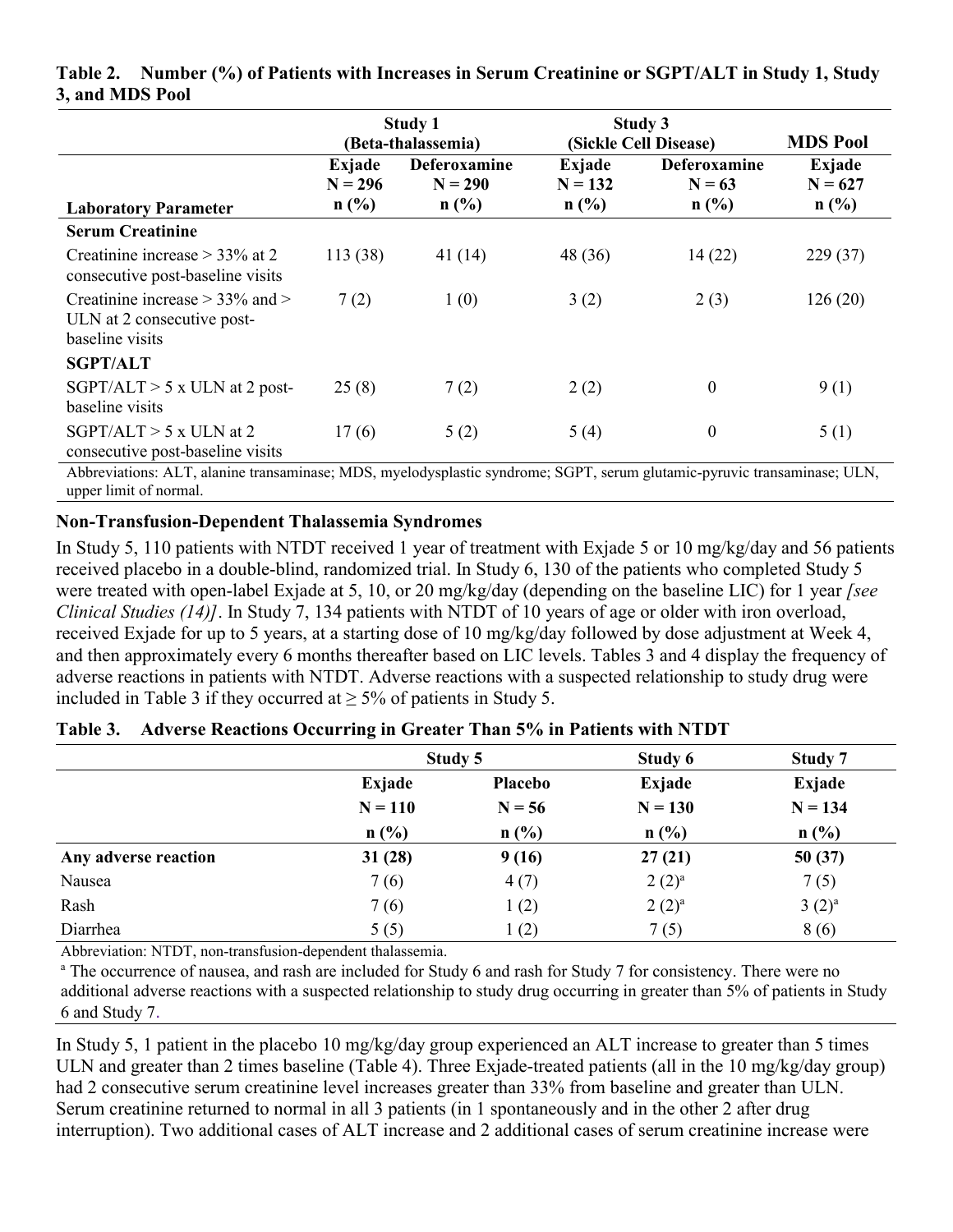observed in the 1-year extension of Study 5. The number (%) of patients with NTDT with increase in serum creatinine or SGPT/ALT in Study 5, Study 6, and Study 7 are presented in Table 4 below.

|                                                                                                                   | Study 5   |                | Study 6   | Study 7   |
|-------------------------------------------------------------------------------------------------------------------|-----------|----------------|-----------|-----------|
|                                                                                                                   | Exjade    | <b>Placebo</b> | Exjade    | Exjade    |
|                                                                                                                   | $N = 110$ | $N = 56$       | $N = 130$ | $N = 134$ |
| <b>Laboratory Parameter</b>                                                                                       | $n$ (%)   | $n$ (%)        | n(%)      | $n$ (%)   |
| Serum creatinine $(> 33\%$ increase from<br>baseline and $>$ ULN at $\geq$ 2 consecutive<br>post-baseline values) | 3(3)      | 0              | 2(2)      | 2(2)      |
| SGPT/ALT ( $> 5 \times$ ULN and $> 2 \times$ baseline)                                                            | 1(1)      | 1(2)           | 2(2)      | 1(1)      |

|  |  | Table 4. Number (%) of Patients with NTDT with Increases in Serum Creatinine or SGPT/ALT |
|--|--|------------------------------------------------------------------------------------------|
|  |  |                                                                                          |

#### *Proteinuria*

In clinical studies, urine protein was measured monthly. Intermittent proteinuria (urine protein/creatinine ratio greater than 0.6 mg/mg) occurred in 18.6% of Exjade-treated patients compared to 7.2% of deferoxaminetreated patients in Study 1 *[see Warnings and Precautions (5.1)].*

#### *Other Adverse Reactions*

In the population of more than 5,000 patients with transfusional iron overload who have been treated with Exjade during clinical trials, adverse reactions occurring in 0.1% to 1% of patients included gastritis, edema, sleep disorder, pigmentation disorder, dizziness, anxiety, maculopathy, cholelithiasis, pyrexia, fatigue, laryngeal pain, cataract, hearing loss, GI hemorrhage, gastric ulcer (including multiple ulcers), duodenal ulcer, renal tubular disorder (Fanconi Syndrome), and acute pancreatitis (with and without underlying biliary conditions). Adverse reactions occurring in 0.01% to 0.1% of patients included optic neuritis, esophagitis, erythema multiforme, and drug reaction with eosinophilia and systemic symptoms (DRESS). Adverse reactions, which most frequently led to dose interruption or dose adjustment during clinical trials were rash, GI disorders, infections, increased serum creatinine, and increased serum transaminases.

## **Pooled Analysis of Pediatric Clinical Trial Data**

A nested case control analysis was conducted within a deferasirox tablets for oral suspension pediatric pooled clinical trial dataset to evaluate the effects of dose and serum ferritin level, separately and combined, on kidney function. Among 1213 children (aged 2 to 15 years) with transfusion-dependent thalassemia, 162 cases of acute kidney injury (eGFR  $\leq$  90 mL/min/1.73 m<sup>2</sup>) and 621 matched-controls with normal kidney function (eGFR  $\geq$  $120 \text{ mL/min}/1.73 \text{ m}^2$ ) were identified. The primary findings were:

- A 26% increased risk of acute kidney injury was observed with each 5 mg/kg increase in daily Exjade dosage starting at 20 mg/kg/day (95% confidence interval (CI): 1.08-1.48).
- A 25% increased risk for acute kidney injury was observed with each 250 mcg/L decrease in serum ferritin starting at 1250 mcg/L (95% CI: 1.01-1.56).
- Among pediatric patients with a serum ferritin  $\leq 1,000$  mcg/L, those who received Exjade dosage  $\geq 30$ mg/kg/day, compared to those who received lower dosages, had a higher risk for acute kidney injury (Odds ratio  $(OR) = 4.47, 95\%$  CI: 1.25-15.95), consistent with overchelation.

In addition, a cohort based analysis of ARs was conducted in the deferasirox tablets for oral suspension pediatric pooled clinical trial data. Pediatric patients who received Exjade dose > 25 mg/kg/day when their serum ferritin was  $\leq 1,000$  mcg/L (n = 158) had a 6-fold greater rate of renal adverse reactions (incidence rate ration (IRR) =  $6.00$ ,  $95\%$  CI: 1.75-21.36) and a 2-fold greater rate of dose interruptions (IRR =  $2.06$ ,  $95\%$  CI: 1.33-3.17) compared to the time-period prior to meeting these simultaneous criteria. Adverse reaction of special interest (cytopenia, renal, hearing, and GI disorders) occurred 1.9-fold more frequently when these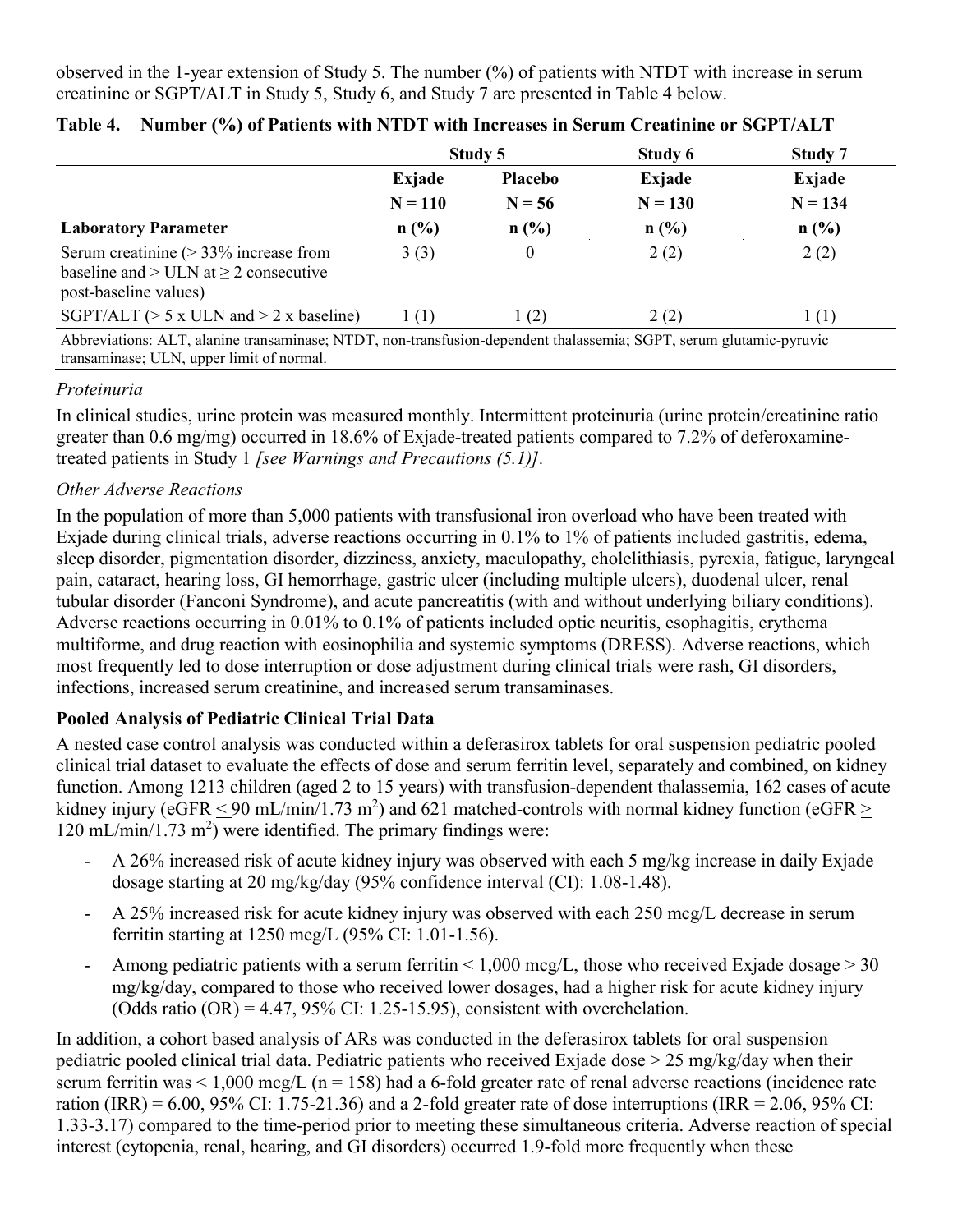<span id="page-14-0"></span>simultaneous criteria were met, compared to preceding time-periods (IRR = 1.91, 95% CI: 1.05-3.48) *[see Warnings and Precautions (5.6)]*.

## **6.2 Postmarketing Experience**

The following adverse reactions have been spontaneously reported during postapproval use of Exjade in the transfusional-iron overload setting. Because these reactions are reported voluntarily from a population of uncertain size, in which patients may have received concomitant medication, it is not always possible to reliably estimate frequency or establish a causal relationship to drug exposure*.*

Skin and Subcutaneous Tissue Disorders: Stevens-Johnson syndrome (SJS), hypersensitivity vasculitis, urticaria, alopecia, toxic epidermal necrolysis (TEN)

Immune System Disorders: hypersensitivity reactions (including anaphylactic reaction and angioedema)

Renal and Urinary Disorders: acute renal failure, tubulointerstitial nephritis

Hepatobiliary Disorders: hepatic failure

Gastrointestinal Disorders: GI perforation

Blood and Lymphatic System Disorders: worsening anemia

## **5-Year Pediatric Registry**

In a 5-year observational study, 267 pediatric patients 2 to  $\leq 6$  years of age (at enrollment) with transfusional hemosiderosis received deferasirox. Of the 242 patients who had pre- and post-baseline eGFR measurements, 116 (48%) patients had a decrease in eGFR of  $\geq$  33% observed at least once. Twenty-one (18%) of these 116 patients with decreased eGFR had a dose interruption, and 15 (13%) of these 116 patients had a dose decrease within 30 days. Adverse reactions leading to permanent discontinuation from the study included liver injury (n  $= 11$ ), renal tubular disorder (n = 1), proteinuria (n = 1), hematuria (n = 1), upper GI hemorrhage (n = 1), vomiting  $(n = 2)$ , abdominal pain  $(n = 1)$ , and hypokalemia  $(n = 1)$ .

## **7 DRUG INTERACTIONS**

## **7.1 Aluminum-Containing Antacid Preparations**

The concomitant administration of Exjade and aluminum-containing antacid preparations has not been formally studied. Although deferasirox has a lower affinity for aluminum than for iron, do not take Exjade with aluminum-containing antacid preparations due to the mechanism of action of Exjade.

## **7.2 Agents Metabolized by CYP3A4**

Deferasirox may induce CYP3A4 resulting in a decrease in CYP3A4 substrate concentration when these drugs are coadministered. Closely monitor patients for signs of reduced effectiveness when deferasirox is administered with drugs metabolized by CYP3A4 (e.g., alfentanil, aprepitant, budesonide, buspirone, conivaptan, cyclosporine, darifenacin, darunavir, dasatinib, dihydroergotamine, dronedarone, eletriptan, eplerenone, ergotamine, everolimus, felodipine, fentanyl, hormonal contraceptive agents, indinavir, fluticasone, lopinavir, lovastatin, lurasidone, maraviroc, midazolam, nisoldipine, pimozide, quetiapine, quinidine, saquinavir, sildenafil, simvastatin, sirolimus, tacrolimus, tolvaptan, tipranavir, triazolam, ticagrelor, and vardenafil) *[see Clinical Pharmacology (12.3)]*.

# **7.3 Agents Metabolized by CYP2C8**

Deferasirox inhibits CYP2C8 resulting in an increase in CYP2C8 substrate (e.g., repaglinide and paclitaxel) concentration when these drugs are coadministered. If Exjade and repaglinide are used concomitantly, consider decreasing the dose of repaglinide and perform careful monitoring of blood glucose levels. Closely monitor patients for signs of exposure related toxicity when Exjade is coadministered with other CYP2C8 substrates *[see Clinical Pharmacology (12.3)].*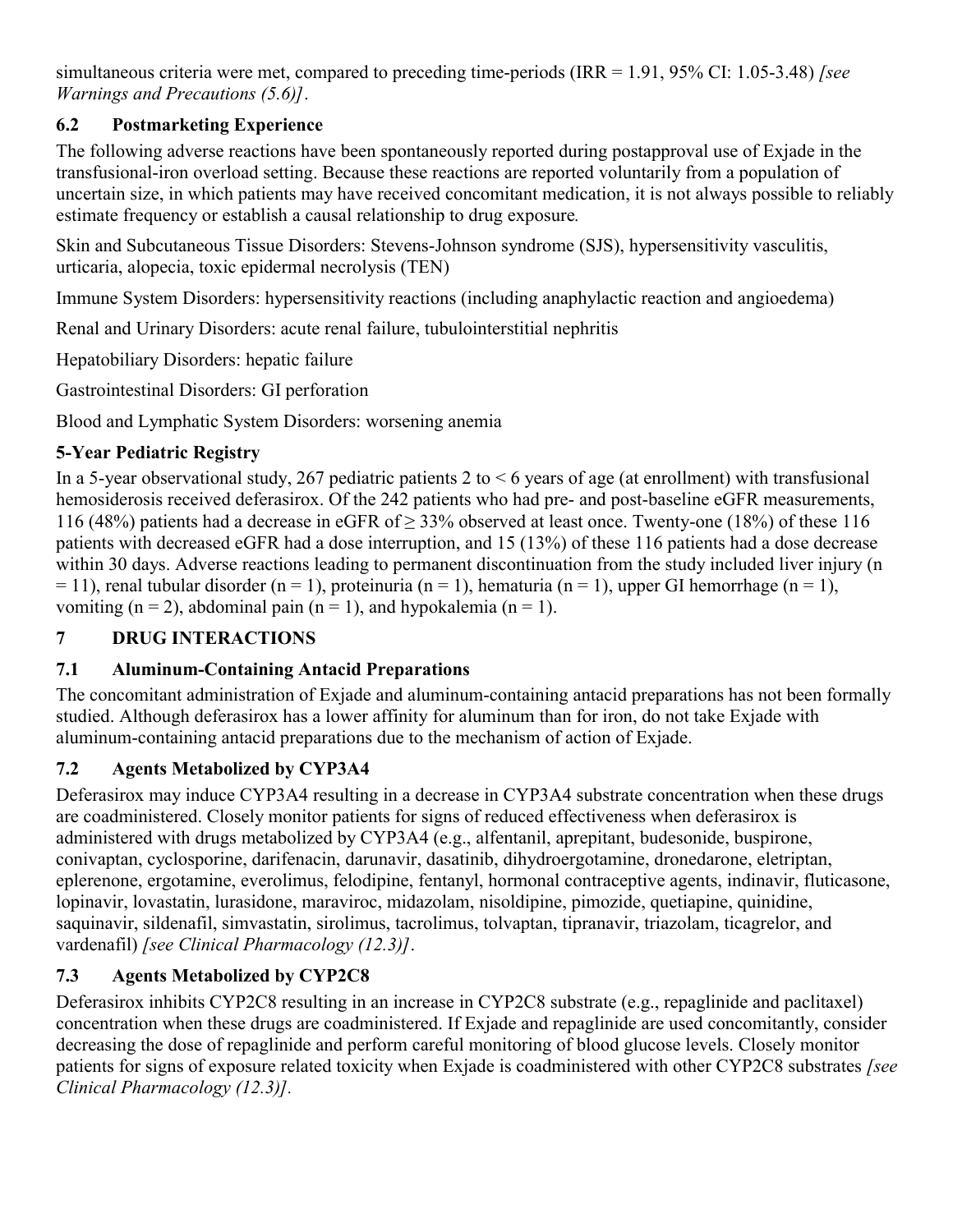# <span id="page-15-0"></span>**7.4 Agents Metabolized by CYP1A2**

Deferasirox inhibits CYP1A2 resulting in an increase in CYP1A2 substrate (e.g., alosetron, caffeine, duloxetine, melatonin, ramelteon, tacrine, theophylline, tizanidine) concentration when these drugs are coadministered. An increase in theophylline plasma concentrations could lead to clinically significant theophylline-induced CNS or other adverse reactions. Avoid the concomitant use of theophylline or other CYP1A2 substrates with a narrow therapeutic index (e.g., tizanidine) with Exjade. Monitor theophylline concentrations and consider theophylline dose modification if you must coadminister theophylline with Exjade. Closely monitor patients for signs of exposure related toxicity when Exjade is coadministered with other drugs metabolized by CYP1A2 *[see Clinical Pharmacology (12.3)]*.

## **7.5 Agents Inducing UDP-glucuronosyltransferase (UGT) Metabolism**

Deferasirox is a substrate of UGT1A1 and to a lesser extent UGT1A3. The concomitant use of Exjade with potent UGT inducers (e.g., rifampicin, phenytoin, phenobarbital, ritonavir) may result in a decrease in Exjade efficacy due to a possible decrease in deferasirox concentration. Avoid the concomitant use of potent UGT inducers with Exjade. Consider increasing the initial dose of Exjade if you must coadminister these agents together *[see Dosage and Administration (2.5), Clinical Pharmacology (12.3)]*.

## **7.6 Bile Acid Sequestrants**

Avoid the concomitant use of bile acid sequestrants (e.g., cholestyramine, colesevelam, colestipol) with Exjade due to a possible decrease in deferasirox concentration. If you must coadminister these agents together, consider increasing the initial dose of Exjade *[see Dosage and Administration (2.5), Clinical Pharmacology (12.3)]*.

## **7.7 Busulfan**

Increased exposure of busulfan was observed with concomitant use with deferasirox. Monitor plasma concentrations of busulfan when coadministered with deferasirox to allow dose adjustment of busulfan as needed *[see Clinical Pharmacology (12.3)].*

## **8 USE IN SPECIFIC POPULATIONS**

## **8.1 Pregnancy**

## Risk Summary

There are no studies with the use of Exjade in pregnant women to inform drug-associated risks.

Administration of deferasirox to rats during pregnancy resulted in decreased offspring viability and an increase in renal anomalies in male offspring at doses that were about or less than the recommended human dose on an  $mg/m<sup>2</sup>$  basis. No fetal effects were noted in pregnant rabbits at doses equivalent to the human recommended dose on an mg/m<sup>2</sup> basis. Exjade should be used during pregnancy only if the potential benefit justifies the potential risk to the fetus.

The background risk of major birth defects and miscarriage for the indicated population is unknown. All pregnancies have a background risk of birth defect, loss, or other adverse outcomes*.* However, the background risk in the U.S. general population of major birth defects is 2% to 4% and of miscarriage is 15% to 20% of clinically recognized pregnancies.

## Data

## *Animal Data*

In embryo-fetal developmental studies, pregnant rats and rabbits received oral deferasirox during the period of organogenesis at doses up to 100 mg/kg/day in rats and 50 mg/kg/day in rabbits (1.2 times the maximum recommended human dose (MRHD) on an mg/m<sup>2</sup> basis). These doses resulted in maternal toxicity but no fetal harm was observed.

In a prenatal and postnatal developmental study, pregnant rats received oral deferasirox daily from organogenesis through lactation day 20 at doses of 10, 30, and 90 mg/kg/day (0.1, 0.3, and 1.0 times the MRHD on an mg/m<sup>2</sup> basis). Maternal toxicity, loss of litters, and decreased offspring viability occurred at 90 mg/kg/day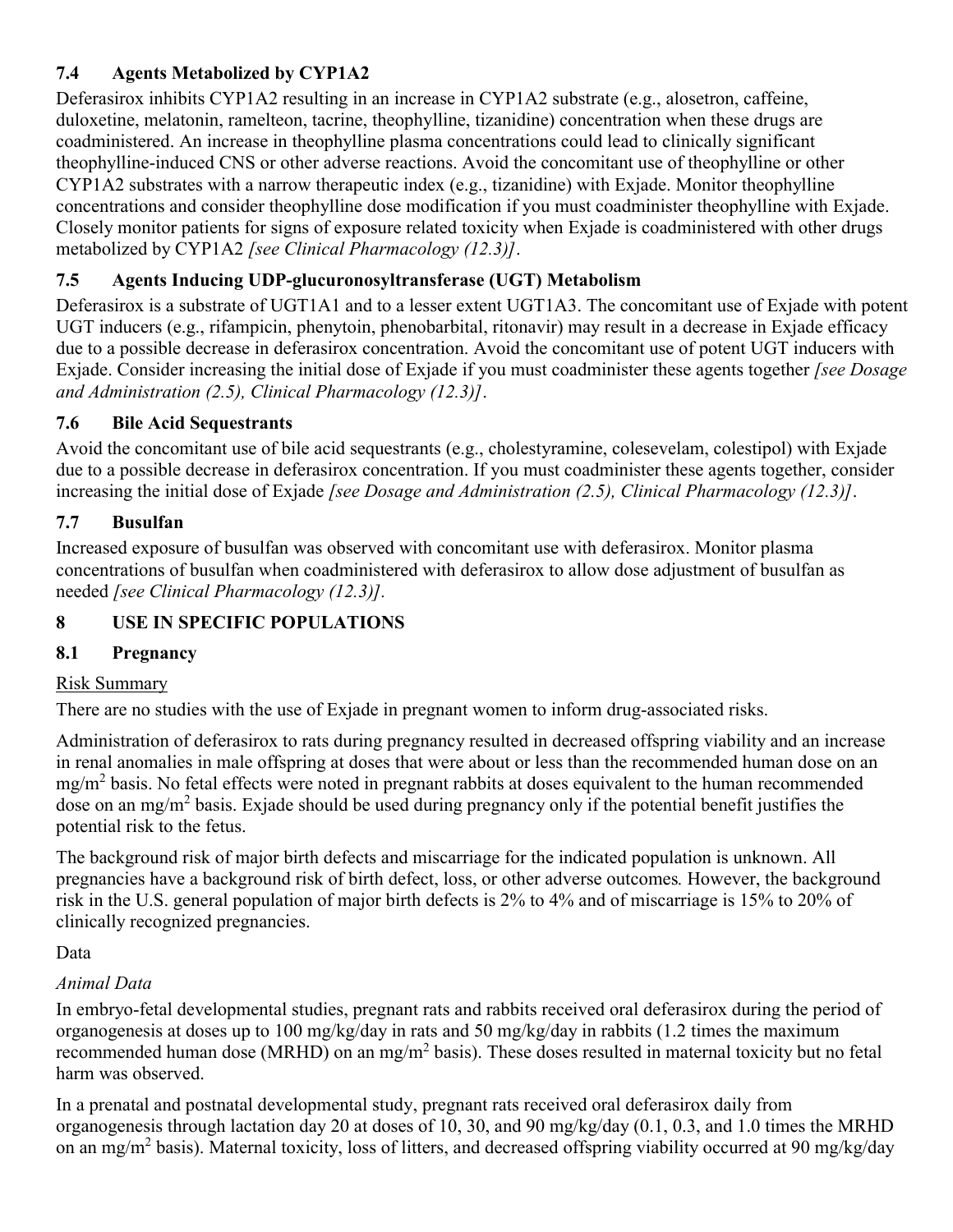<span id="page-16-0"></span> $(1.0 \text{ times the MRHD on a mg/m}^2 \text{ basis})$  and increases in renal anomalies in male offspring occurred at 30 mg/kg/day (0.3 times the MRHD on a mg/m<sup>2</sup> basis).

## **8.2 Lactation**

## Risk Summary

No data are available regarding the presence of Exjade or its metabolites in human milk, the effects of the drug on the breastfed child, or the effects of the drug on milk production. Deferasirox and its metabolites were excreted in rat milk. Because many drugs are excreted in human milk, and because of the potential for serious adverse reactions in a breastfeeding child from deferasirox and its metabolites, a decision should be made whether to discontinue breastfeeding or to discontinue the drug, taking into account the importance of the drug to the mother.

## **8.3 Females and Males of Reproductive Potential**

## Contraception

Counsel patients to use non-hormonal method(s) of contraception since Exjade can render hormonal contraceptives ineffective *[see Drug Interactions (7.2)]*.

## **8.4 Pediatric Use**

## *Transfusional Iron Overload*

The safety and effectiveness of Exjade have been established in pediatric patients 2 years of age and older for the treatment of transfusional iron overload *[see Dosage and Administration (2.1)]*.

Safety and effectiveness have not been established in pediatric patients less than 2 years of age for the treatment of transfusional iron overload.

Pediatric approval for treatment of transfusional iron overload was based on clinical studies of 292 pediatric patients 2 years to less than 16 years of age with various congenital and acquired anemias. Seventy percent of these patients had beta-thalassemia *[see Indications and Usage (1), Dosage and Administration (2.1), Clinical Studies* (14)]. In those clinical studies, 173 children (ages 2 to < 12 years) and 119 adolescents (ages 12 to < 17 years) were exposed to deferasirox.

A trial conducted in treatment-naïve pediatric patients, 2 to < 18 years of age with transfusional iron overload (NCT02435212) did not provide additional relevant information about the safety or effectiveness of the deferasirox granules dosage form (Jadenu Sprinkle) compared to the deferasirox oral tablets for suspension dosage form (Exjade).

## *Iron Overload in Non-Transfusion-Dependent Thalassemia Syndromes*

The safety and effectiveness of Exjade have been established in patients 10 years of age and older for the treatment of chronic iron overload with non-transfusion-dependent thalassemia (NTDT) syndromes *[see Dosage and Administration (2.2)]*.

Safety and effectiveness have not been established in patients less than 10 years of age with chronic iron overload in NTDT syndromes.

Pediatric approval for treatment of NTDT syndromes with liver iron (Fe) concentration (LIC) of at least 5 mg Fe per gram of dry weight and a serum ferritin greater than 300 mcg/L was based on 16 pediatric patients treated with Exjade therapy (10 years to less than 16 years of age) with chronic iron overload and NTDT. Use of Exjade in these age groups is supported by evidence from adequate and well-controlled studies of Exjade in adult and pediatric patients *[see Indications and Usage (1.2), Dosage and Administration (2.2), Clinical Studies (14)].*

In general, risk factors for deferasirox-associated kidney injury include preexisting renal disease, volume depletion, overchelation, and concomitant use of other nephrotoxic drugs. Acute kidney injury, and acute liver injury and failure has occurred in pediatric patients. In a pooled safety analysis, pediatric patients with higher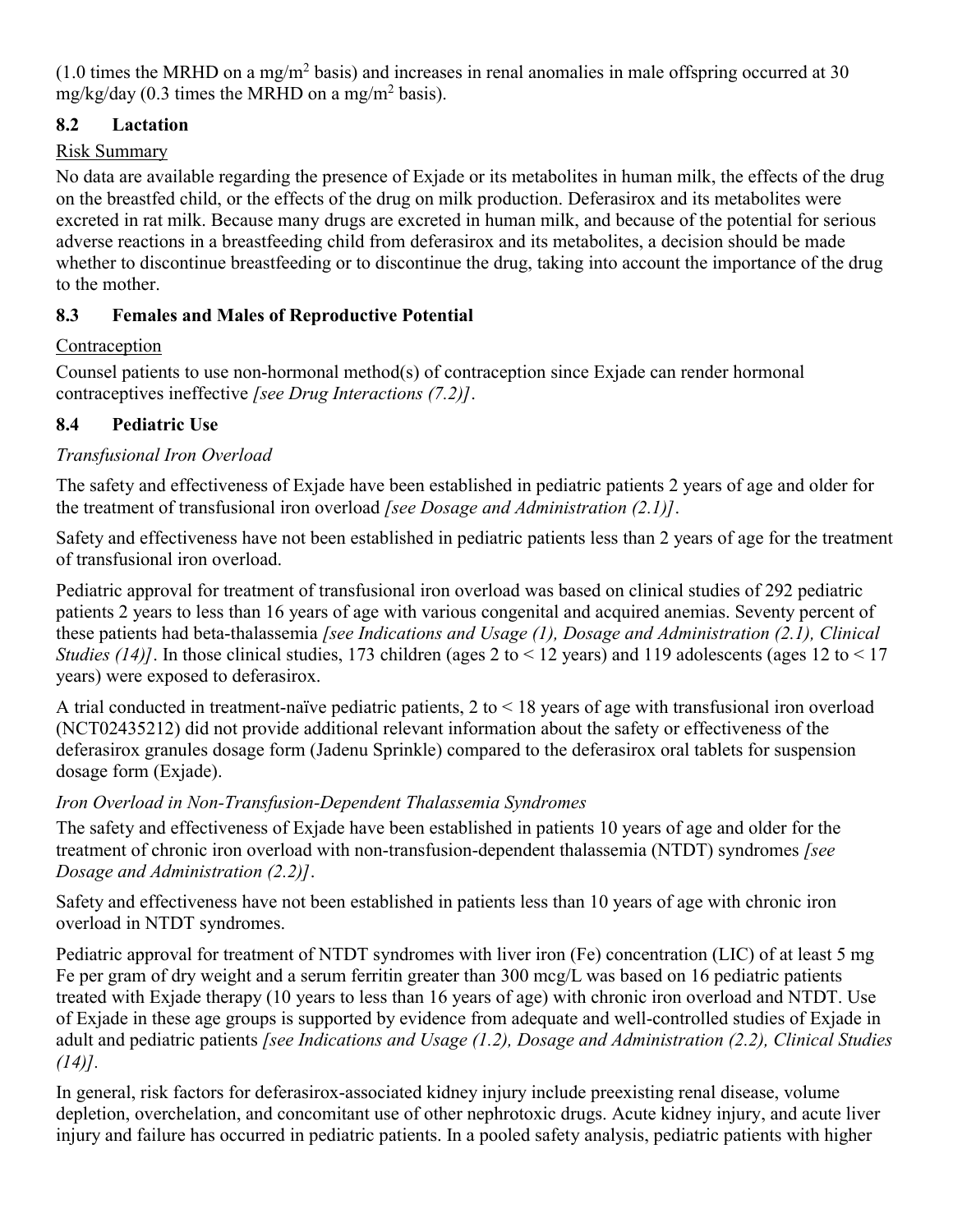<span id="page-17-0"></span>Exjade exposures had a greater probability of renal toxicity and decreased renal function, resulting in increased deferasirox exposure and progressive renal toxicity/kidney injury. Higher rates of renal adverse reactions have been identified among pediatric patients receiving Exjade doses greater than 25 mg/kg/day when their serum ferritin values were less than 1,000 mcg/L *[see Dosage and Administration (2.5), Warnings and Precautions (5.1, 5.6), Adverse Reactions (6.1, 6.2)]*.

*Monitoring Recommendations for pediatric patients with Transfusional Iron Overload and NTDT* It is recommended that serum ferritin be monitored every month to assess the patient's response to therapy and to minimize the risk of overchelation *[see Warnings and Precautions (5.6)].*

Monitor renal function by estimating GFR using an eGFR prediction equation appropriate for pediatric patients and evaluate renal tubular function. Monitor renal function more frequently in pediatric patients in the presence of renal toxicity risk factors, including episodes of dehydration, fever and acute illness that may result in volume depletion or decreased renal perfusion. Use the minimum effective dose *[see Warnings and Precautions (5.1)].*

Interrupt Exjade in pediatric patients with transfusional iron overload and consider dose interruption in pediatric patients with non-transfusion-dependent iron overload, for acute illnesses, which can cause volume depletion, such as vomiting, diarrhea, or prolonged decreased oral intake, and monitor more frequently. Resume therapy as appropriate, based on assessments of renal function, when oral intake and volume status are normal. Evaluate the risk benefit profile of continued Exjade use in the setting of decreased renal function. Avoid use of other nephrotoxic drugs *[see Dosage and Administration (2.5), Warnings and Precautions (5.1)].*

## *Juvenile Animal Toxicity Data*

Renal toxicity was observed in adult mice, rats, and marmoset monkeys administered deferasirox at therapeutic doses. In a neonatal and juvenile toxicity study in rats, deferasirox was administered orally from postpartum Day 7 through 70, which equates to a human age range of term neonate through adolescence. Increased renal toxicity was identified in juvenile rats compared to adult rats at a dose based on mg/m<sup>2</sup> approximately 0.4 times the recommended dose of 20 mg/kg/day. A higher frequency of renal abnormalities was noted when deferasirox was administered to non-iron overloaded animals compared to iron overloaded animals.

## **8.5 Geriatric Use**

Four hundred thirty-one (431) patients greater than or equal to 65 years of age were studied in clinical trials of Exjade in the transfusional iron overload setting. Two hundred twenty-five (225) of these patients were between 65 and 75 years of age while 206 were greater than or equal to 75 years of age. The majority of these patients had myelodysplastic syndrome (MDS)  $(n = 393)$ . In these trials, elderly patients experienced a higher frequency of adverse reactions than younger patients. Monitor elderly patients for early signs or symptoms of adverse reactions that may require a dose adjustment. Elderly patients are at increased risk for toxicity due to the greater frequency of decreased hepatic, renal, or cardiac function, and of concomitant disease or other drug therapy. Dose selection for an elderly patient should be cautious, usually starting at the low end of the dosing range.

In elderly patients, including those with MDS, individualize the decision to remove accumulated iron based on clinical circumstances and the anticipated clinical benefit and risks of Exjade therapy.

## **8.6 Renal Impairment**

Exjade is contraindicated in patients with eGFR less than 40 mL/min/1.73 m<sup>2</sup> [see Contraindications (4)]. For patients with renal impairment (eGFR 40–60 mL/min/1.73 m<sup>2</sup>), reduce the starting dose by 50% *[see Dosage and Administration (2.4)].* Exercise caution in pediatric patients with eGFR between 40 and 60 mL/min/1.73 m<sup>2</sup> *[see Dosage and Administration (2.4)]*. If treatment is needed, use the minimum effective dose with enhanced monitoring of glomerular and renal tubular function. Individualize dose titration based on improvement in renal injury *[see Dosage and Administration (2.4, 2.5)]*.

Exjade can cause glomerular dysfunction, renal tubular toxicity, or both, and can result in acute renal failure. Monitor all patients closely for changes in eGFR and renal tubular dysfunction during Exjade treatment. If either develops, consider dose reduction, interruption or discontinuation of Exjade until glomerular or renal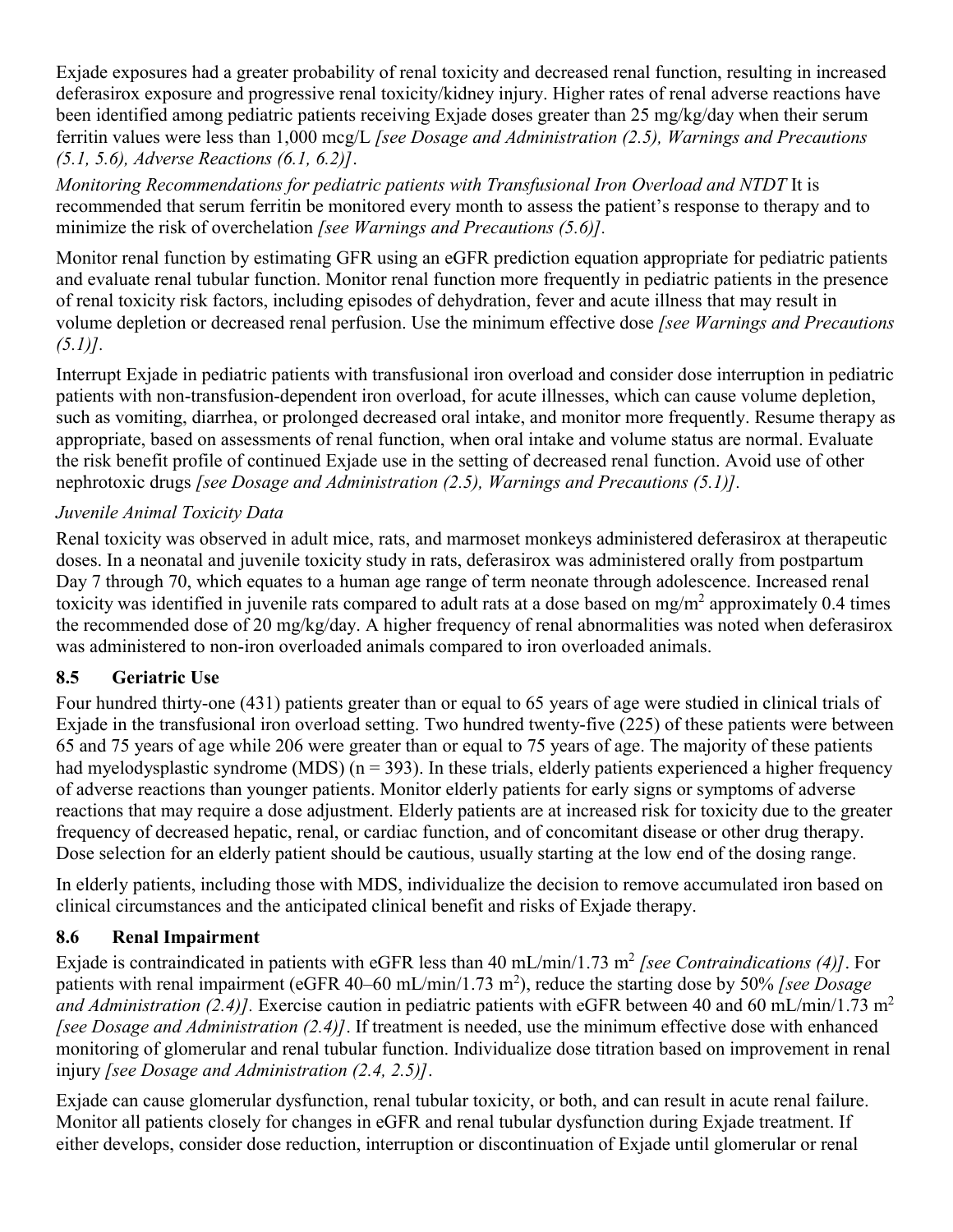<span id="page-18-0"></span>tubular function returns to baseline *[see Dosage and Administration (2.4, 2.5), Warnings and Precautions (5.1)]*.

## **8.7 Hepatic Impairment**

Avoid the use of Exjade in patients with severe (Child-Pugh C) hepatic impairment. For patients with moderate (Child-Pugh B) hepatic impairment, the starting dose should be reduced by 50%. Closely monitor patients with mild (Child-Pugh A) or moderate (Child-Pugh B) hepatic impairment for efficacy and adverse reactions that may require dose titration *[see Dosage and Administration (2.4), Warnings and Precautions (5.2)].*

# **10 OVERDOSAGE**

Cases of overdose (2-3 times the prescribed dose for several weeks) have been reported. In one case, this resulted in hepatitis, which resolved without long-term consequences after a dose interruption. In one pediatric case, a dose of 2-3 times the prescribed dose for 6 days, resulted in acute renal failure requiring hemofiltration and acute liver injury/failure, which were reversible with intensive care support. Single doses up to 80 mg per kg per day in iron overloaded beta-thalassemic patients have been tolerated with nausea and diarrhea noted. In healthy volunteers, single doses of up to 40 mg per kg per day were tolerated.

Early signs of acute overdose are digestive effects such as abdominal pain, diarrhea, nausea, and vomiting. Hepatic and renal disorders have been reported, including cases of liver enzyme and creatinine increased with recovery after treatment discontinuation. An erroneously administered single dose of 90 mg/kg led to Fanconi syndrome which resolved after treatment.

There is no specific antidote for Exjade. In case of overdose, it may be treated with induction of vomiting or gastric lavage, and by symptomatic treatment.

## **11 DESCRIPTION**

Exjade (deferasirox) is an iron chelating agent. Exjade tablets for oral suspension contain 125 mg, 250 mg, or 500 mg deferasirox. Deferasirox is designated chemically as 4-[3,5-Bis (2-hydroxyphenyl)-1H-1,2,4-triazol-1 yl]-benzoic acid and its structural formula is:



Deferasirox is a white to slightly yellow powder. Its molecular formula is  $C_{21}H_{15}N_3O_4$  and its molecular weight is 373.4 g/mol.

*Inactive Ingredients:* Crospovidone (NF), lactose monohydrate (NF), magnesium stearate (NF), microcrystalline cellulose (NF), povidone (K30) (NF), silicon dioxide (NF), and sodium lauryl sulphate (NF).

# **12 CLINICAL PHARMACOLOGY**

## **12.1 Mechanism of Action**

Exjade (deferasirox) is an orally active chelator that is selective for iron (as  $Fe^{3+}$ ). It is a tridentate ligand that binds iron with high affinity in a 2:1 ratio. Although deferasirox has very low affinity for zinc and copper there are variable decreases in the serum concentration of these trace metals after the administration of deferasirox. The clinical significance of these decreases is uncertain.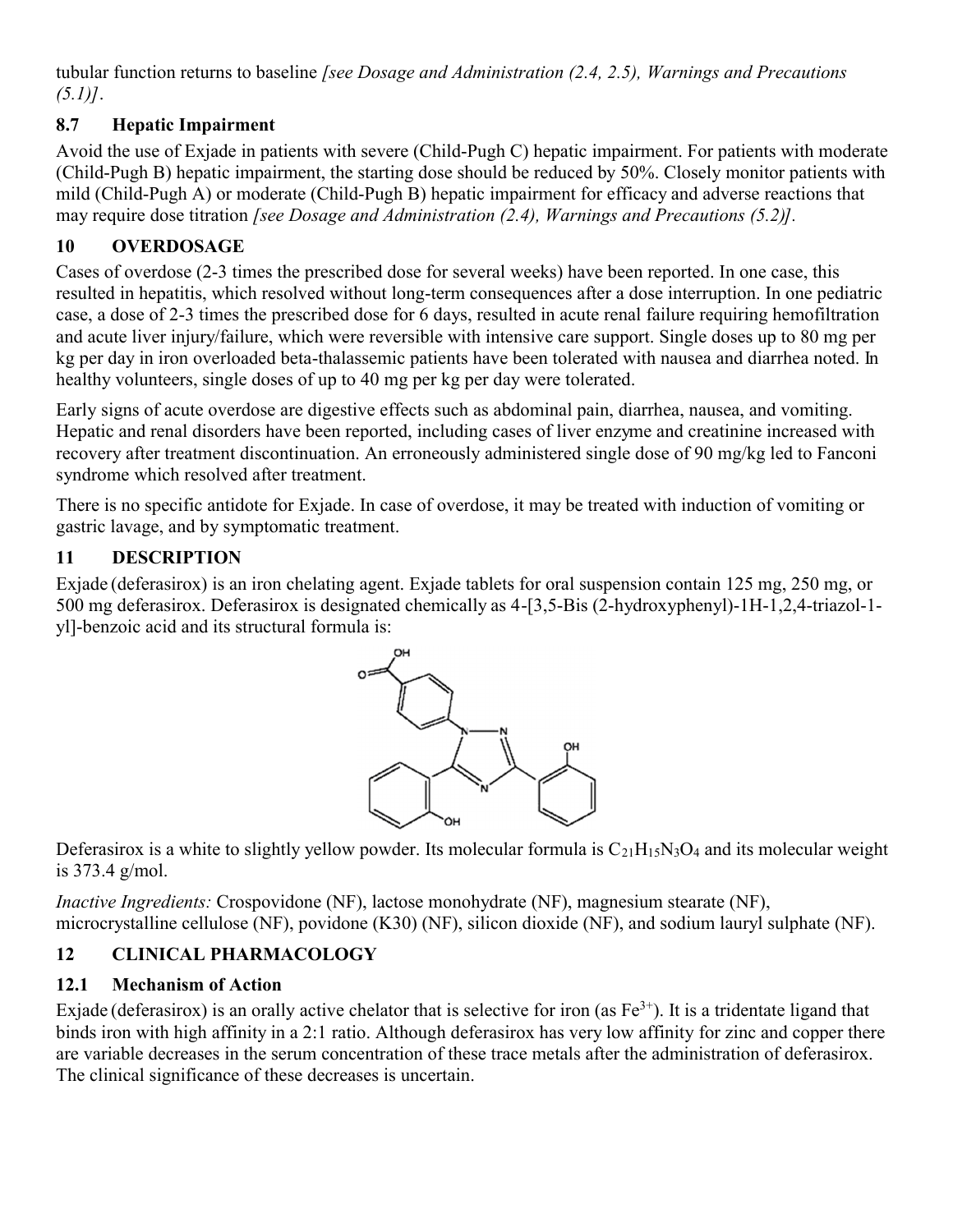## <span id="page-19-0"></span>**12.2 Pharmacodynamics**

Pharmacodynamic effects tested in an iron balance metabolic study showed that deferasirox (10, 20, and 40 mg per kg per day) was able to induce a mean net iron excretion (0.119, 0.329, and 0.445 mg Fe/kg body weight per day, respectively) within the clinically relevant range (0.1-0.5 mg per kg per day). Iron excretion was predominantly fecal.

An analysis of pooled pediatric clinical trial data found a statistically significant relationship between exposure and the probability of renal toxicity (increase in serum creatinine and urinary protein), resulting in a decrease in renal function. Decreases in renal function resulted in an increase in deferasirox exposure, which may increase the probability of renal toxicity.

## *Cardiac Electrophysiology*

At the maximum approved recommended dose, deferasirox does not prolong the QT interval to any clinically relevant extent.

## **12.3 Pharmacokinetics**

## *Absorption*

Exjade is absorbed following oral administration with median times to maximum plasma concentration ( $T_{\text{max}}$ ) of about 1.5-4 hours. The Cmax and area under the curve (AUC) of deferasirox increase approximately linearly with dose after both single administration and under steady-state conditions. Exposure to deferasirox increased by an accumulation factor of 1.3-2.3 after multiple doses. The absolute bioavailability (AUC) of deferasirox tablets for oral suspension is 70% compared to an intravenous dose. The bioavailability (AUC) of deferasirox was variably increased when taken with a meal.

## *Distribution*

Deferasirox is highly (~99%) protein bound almost exclusively to serum albumin. The percentage of deferasirox confined to the blood cells was 5% in humans. The volume of distribution at steady state  $(V_{ss})$  of deferasirox is  $14.37 \pm 2.69$  L in adults.

## *Metabolism*

Glucuronidation is the main metabolic pathway for deferasirox, with subsequent biliary excretion. Deconjugation of glucuronidates in the intestine and subsequent reabsorption (enterohepatic recycling) is likely to occur. Deferasirox is mainly glucuronidated by UGT1A1 and to a lesser extent UGT1A3. CYP450-catalyzed (oxidative) metabolism of deferasirox appears to be minor in humans (about 8%). Deconjugation of glucuronide metabolites in the intestine and subsequent reabsorption (enterohepatic recycling) was confirmed in a healthy volunteer study in which the administration of cholestyramine 12 g twice daily (strongly binds to deferasirox and its conjugates) 4 and 10 hours after a single dose of deferasirox resulted in a 45% decrease in deferasirox exposure (AUC) by interfering with the enterohepatic recycling of deferasirox.

## *Excretion*

Deferasirox and metabolites are primarily (84% of the dose) excreted in the feces. Renal excretion of deferasirox and metabolites is minimal (8% of the administered dose). The mean elimination half-life (t<sub>1/2</sub>) ranged from 8-16 hours following oral administration.

## *Drug Interactions*

Midazolam: In healthy volunteers, the concomitant administration of Exjade and midazolam (a CYP3A4 probe substrate) resulted in a decrease of midazolam peak concentration by 23% and exposure by 17%. In the clinical setting, this effect may be more pronounced. The study was not adequately designed to conclusively assess the potential induction of CYP3A4 by deferasirox *[see Drug Interactions (7.2)]*.

Repaglinide: In a healthy volunteer study, the concomitant administration of Exjade (30 mg per kg/day for 4 days) and the CYP2C8 probe substrate repaglinide (single dose of 0.5 mg) resulted in an increase in repaglinide systemic exposure (AUC) to 2.3-fold of control and an increase in C<sub>max</sub> of 62% *[see Drug Interactions (7.3)*].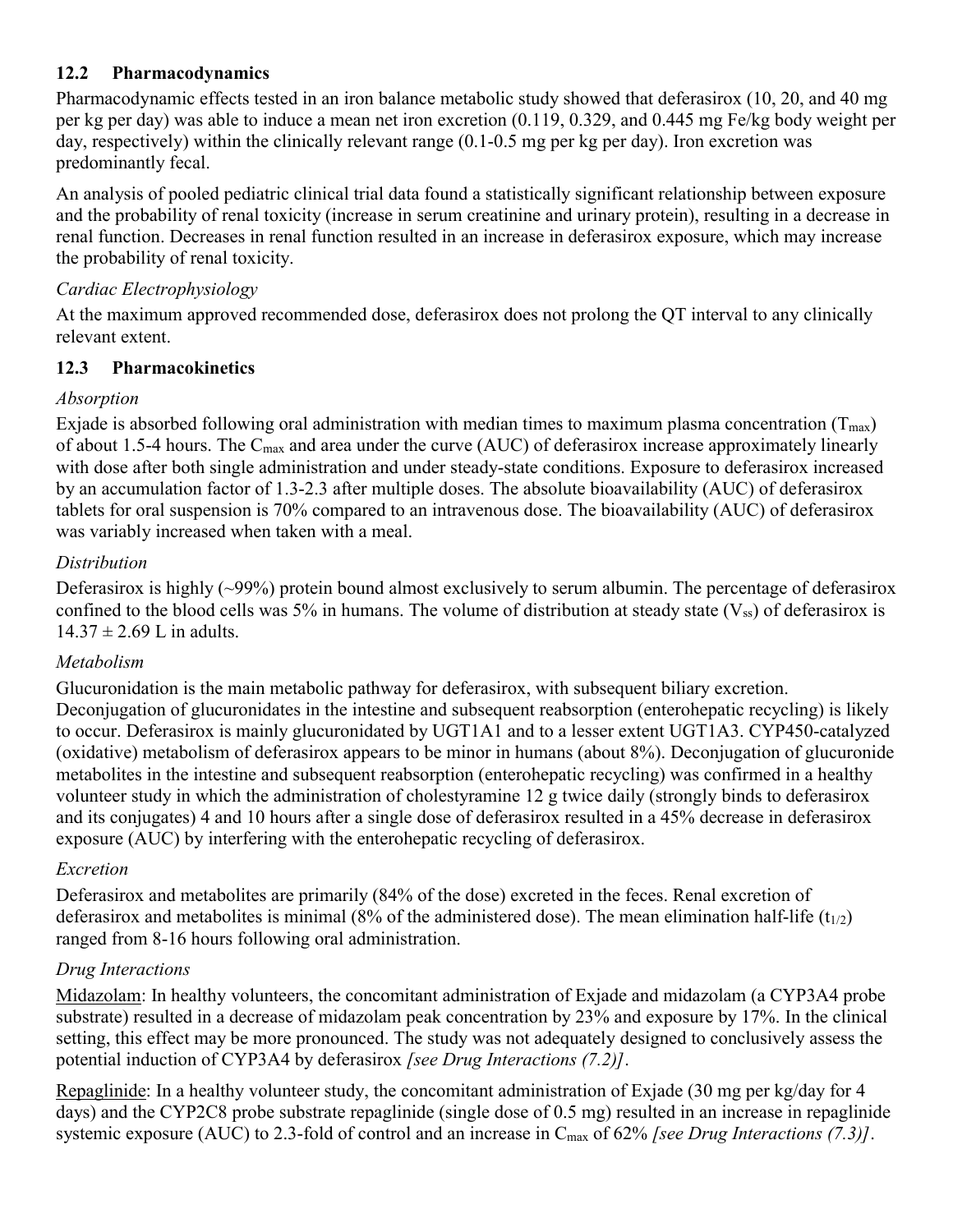<span id="page-20-0"></span>Theophylline: In a healthy volunteer study, the concomitant administration of Exjade (repeated dose of 30 mg per kg/day) and the CYP1A2 substrate theophylline (single dose of 120 mg) resulted in an approximate doubling of the theophylline AUC and elimination half-life. The single dose  $C_{\text{max}}$  was not affected, but an increase in theophylline Cmax is expected to occur with chronic dosing *[see Drug Interactions (7.4)]*.

Rifampicin: In a healthy volunteer study, the concomitant administration of Exjade (single dose of 30 mg per kg) and the potent UDP-glucuronosyltransferase (UGT) inducer rifampicin (600 mg/day for 9 days) resulted in a decrease of deferasirox systemic exposure (AUC) by 44% *[see Drug Interactions (7.5)]*.

Cholestyramine: The concomitant use of Exjade with bile acid sequestrants may result in a decrease in Exjade efficacy. In healthy volunteers, the administration of cholestyramine after a single dose of deferasirox resulted in a 45% decrease in deferasirox exposure (AUC) *[see Drug Interactions (7.6)]*.

Busulfan: Concomitant administration of deferasirox and busulfan resulted in an increase of busulfan exposure (AUC).

*In vitro* Studies:

- Cytochrome P450 Enzymes: Deferasirox inhibits human CYP3A4, CYP2C8, CYP1A2, CYP2A6, CYP2D6, and CYP2C19 *in vitro*.
- Transporter Systems: The addition of cyclosporin A (PgP/MRP1/MRP2 inhibitor) or verapamil (PgP/MRP1 inhibitor) did not influence ICL670 permeability *in vitro*.

# *Pharmacokinetics in Specific Populations*

Pediatric: Following oral administration of single or multiple doses, systemic exposure of adolescents and children to deferasirox was less than in adult patients. In children less than 6 years of age, systemic exposure was about 50% lower than in adults.

Geriatric: The pharmacokinetics of deferasirox have not been studied in elderly patients (65 years of age or older).

Gender: Females have a moderately lower apparent clearance (by 17.5%) for deferasirox compared to males.

Renal Impairment: Compared to patients with MDS and eGFR greater than 60 mL/min/1.73 m<sup>2</sup>, patients with MDS and eGFR 40 to 60 mL/min/1.73 m<sup>2</sup> ( $n = 34$ ) had approximately 50% higher mean deferasirox trough plasma concentrations.

Hepatic Impairment: In a single dose (20 mg/kg) study in patients with varying degrees of hepatic impairment, deferasirox exposure was increased compared to patients with normal hepatic function. The average total (free and bound) AUC of deferasirox increased 16% in 6 patients with mild (Child-Pugh A) hepatic impairment, and 76% in 6 patients with moderate (Child-Pugh B) hepatic impairment compared to 6 patients with normal hepatic function. The impact of severe (Child-Pugh C) hepatic impairment was assessed in only 1 patient.

## **13 NONCLINICAL TOXICOLOGY**

# **13.1 Carcinogenesis, Mutagenesis, Impairment of Fertility**

A 104-week oral carcinogenicity study in Wistar rats showed no evidence of carcinogenicity from deferasirox at doses up to 60 mg per kg per day (0.48 times the MRHD on an mg/m<sup>2</sup> basis). A 26-week oral carcinogenicity study in p53 (+/-) transgenic mice has shown no evidence of carcinogenicity from deferasirox at doses up to 200 mg per kg per day (0.81 times the MRHD on a mg/m<sup>2</sup> basis) in males and 300 mg per kg per day  $(1.21)$  times the MRHD on a mg/m<sup>2</sup> basis) in females.

Deferasirox was negative in the Ames test and chromosome aberration test with human peripheral blood lymphocytes. It was positive in 1 of 3 *in vivo* oral rat micronucleus tests.

Deferasirox at oral doses up to 75 mg per kg per day (0.6 times the MRHD on a mg/m<sup>2</sup> basis) was found to have no adverse effect on fertility and reproductive performance of male and female rats.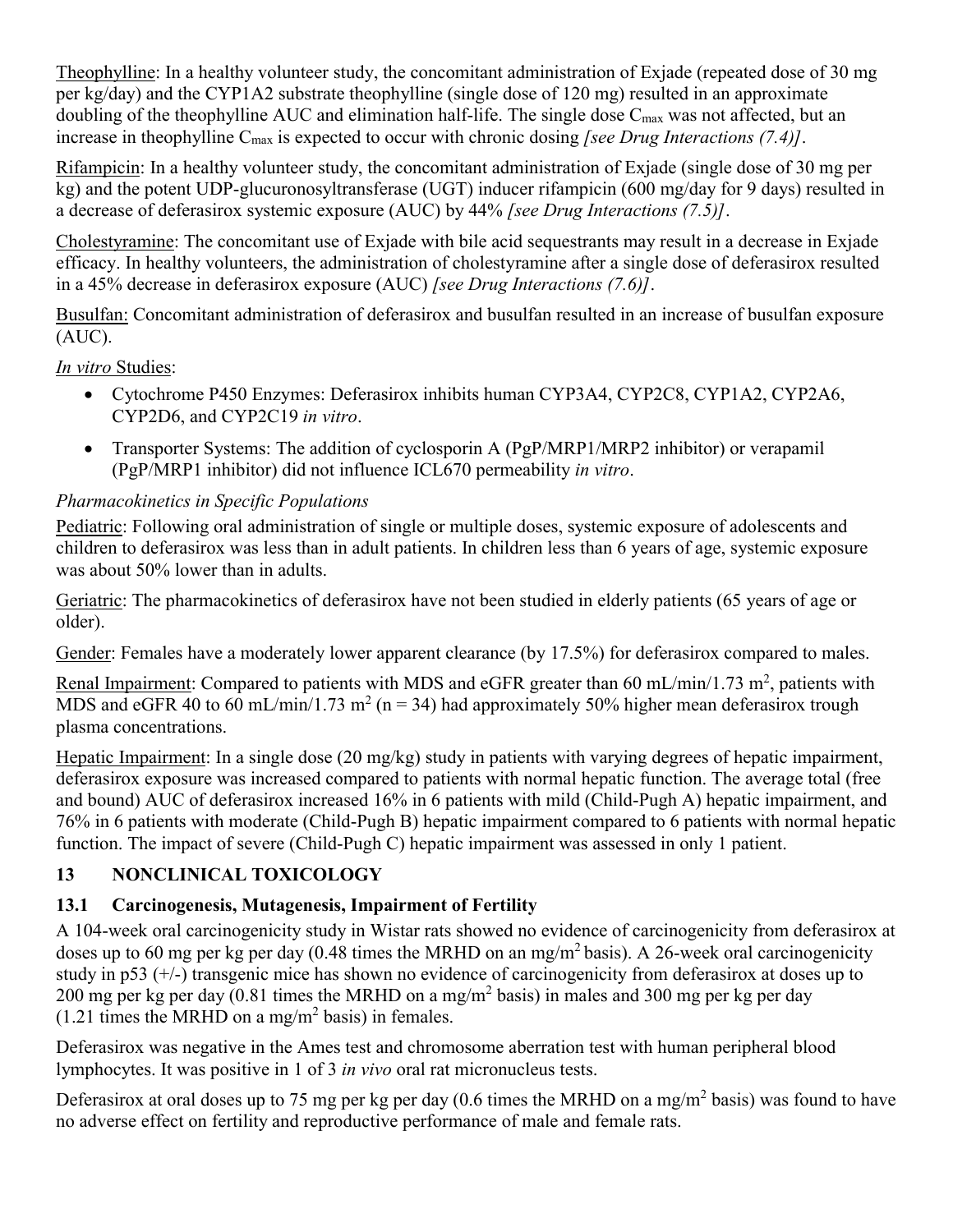## <span id="page-21-0"></span>**14 CLINICAL STUDIES**

## **Transfusional Iron Overload**

The primary efficacy study, Study 1 (NCT00061750), was a multicenter, open-label, randomized, activecomparator control study to compare Exjade (deferasirox) and deferoxamine in patients with beta-thalassemia and transfusional hemosiderosis. Patients greater than or equal to 2 years of age were randomized in a 1:1 ratio to receive either oral Exjade at starting doses of 5, 10, 20, or 30 mg per kg once daily or subcutaneous deferoxamine at starting doses of 20 to 60 mg per kg for at least 5 days per week based on LIC at baseline (2-3, greater than 3-7, greater than 7-14, and greater than 14 mg Fe/g dry weight). Patients randomized to deferoxamine who had LIC values less than 7 mg Fe/g dry weight were permitted to continue on their prior deferoxamine dose, even though the dose may have been higher than specified in the protocol.

Patients were to have a liver biopsy at baseline and end of study (after 12 months) for LIC. The primary efficacy endpoint was defined as a reduction in LIC of greater than or equal to 3 mg Fe/g dry weight for baseline values greater than or equal to 10 mg Fe/g dry weight, reduction of baseline values between 7 and less than 10 to less than 7 mg Fe/g dry weight, or maintenance or reduction for baseline values less than 7 mg Fe/g dry weight.

A total of 586 patients were randomized and treated, 296 with Exjade and 290 with deferoxamine. The mean age was 17.1 years (range, 2-53 years); 52% were females and 88% were Caucasian. The primary efficacy population consisted of 553 patients (Exjade n = 276; deferoxamine n = 277) who had LIC evaluated at baseline and 12 months or discontinued due to an adverse reaction. The percentage of patients achieving the primary endpoint was 52.9% for Exjade and 66.4% for deferoxamine. The relative efficacy of Exjade to deferoxamine cannot be determined from this study.

In patients who had an LIC at baseline and at end of study, the mean change in LIC was -2.4 mg Fe/g dry weight in patients treated with Exjade and -2.9 mg Fe/g dry weight in patients treated with deferoxamine. Reduction of LIC and serum ferritin was observed with Exjade doses of 20 to 30 mg per kg per day. Exjade doses below 20 mg per kg per day failed to provide consistent lowering of LIC and serum ferritin levels (Figure 1). Therefore, a starting dose of 20 mg per kg per day is recommended *[see Dosage and Administration (2.1)]*.

#### **Figure 1. Changes in Liver Iron Concentration and Serum Ferritin Following Exjade (5-30 mg per kg per day) in Study 1**



Study 2 (NCT00061763) was an open-label, noncomparative trial of efficacy and safety of Exjade given for 1 year to patients with chronic anemias and transfusional hemosiderosis. Similar to Study 1, patients received 5, 10, 20, or 30 mg per kg per day of Exjade based on baseline LIC.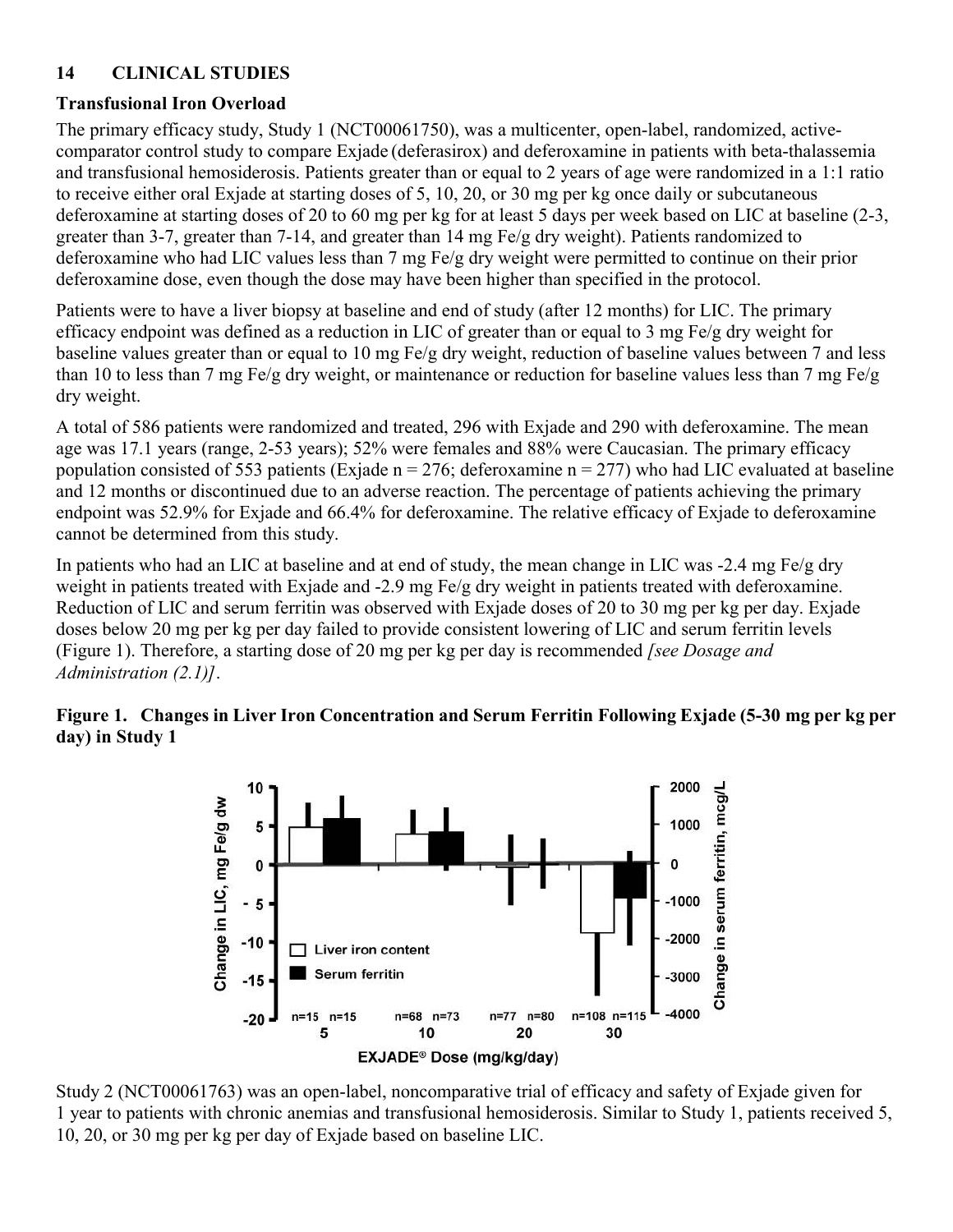A total of 184 patients were treated in this study: 85 patients with beta-thalassemia and 99 patients with other congenital or acquired anemias (myelodysplastic syndromes,  $n = 47$ ; Diamond-Blackfan syndrome,  $n = 30$ ; other,  $n = 22$ ). Nineteen percent (19%) of patients were less than 16 years of age and 16% were greater than 65 years of age. There was a reduction in the absolute LIC from baseline to end of study (-4.2 mg Fe/g dry weight).

Study 3 (NCT00067080) was a multicenter, open-label, randomized trial of the safety and efficacy of Exjade relative to deferoxamine given for 1 year in patients with sickle cell disease and transfusional hemosiderosis. Patients were randomized to Exjade at doses of 5, 10, 20, or 30 mg per kg per day or subcutaneous deferoxamine at doses of 20-60 mg per kg per day for 5 days per week according to baseline LIC.

A total of 195 patients were treated in this study: 132 with Exjade and 63 with deferoxamine. Forty-four percent (44%) of patients were less than 16 years of age and 91% were black. At end of study, the mean change in LIC (as measured by magnetic susceptometry by a superconducting quantum interference device) in the per protocol-1 (PP-1) population, which consisted of patients who had at least 1 post-baseline LIC assessment, was  $-1.3$  mg Fe/g dry weight for patients receiving Exjade (n = 113) and  $-0.7$  mg Fe/g dry weight for patients receiving deferoxamine ( $n = 54$ ).

One-hundred five (105) patients with thalassemia major and cardiac iron overload were enrolled in a study assessing the change in cardiac magnetic resonance imaging (MRI) T2\* value (measured in milliseconds, ms) before and after treatment with deferasirox. Cardiac T2\* values at baseline ranged from 5 to less than 20 ms. The geometric mean of cardiac T2\* in the 68 patients who completed 3 years of Exjade therapy increased from 11.98 ms at baseline to 17.12 ms at 3 years. Cardiac T2\* values improved in patients with severe cardiac iron overload (less than 10 ms) and in those with mild to moderate cardiac iron overload (greater than or equal to 10 to less than 20 ms). The clinical significance of these observations is unknown.

Six hundred twenty-seven (627) patients with MDS were enrolled across 5 uncontrolled trials. Two hundred thirty-nine (239) of the 627 patients were enrolled in trials that limited enrollment to patients with IPSS Low or Intermediate 1 risk MDS, and the remaining 388 patients were enrolled in trials that did not specify MDS risk stratification but required a life expectancy of greater than 1 year. Planned duration of treatment in these trials ranged from 1 year (365 patients) to 5 years (47 patients). These trials evaluated the effects of Exjade therapy on parameters of iron overload, including LIC (125 patients) and serum ferritin (627 patients). The percent of patients completing planned duration of treatment was 51% in the largest 1-year study, 52% in the 3-year study and 22% in the 5-year study. The major causes for treatment discontinuation were withdrawal of consent, adverse reaction, and death. Over 1 year of follow-up across these pooled studies, mean change in serum ferritin was -332.8 ( $\pm$  2615.59) mcg/L (n = 593) and mean change in LIC was -5.9 ( $\pm$  8.32) mg Fe/g dw (n = 68). Results of these pooled studies in 627 patients with MDS suggest a progressive decrease in serum ferritin and LIC beyond 1 year in those patients who are able to continue Exjade.

Study 4 (TELESTO; NCT00940602) was a randomized, double-blind, placebo-controlled trial performed in 225 patients with MDS (Low/Int-1 risk) and transfusional iron overload of which 149 were treated with deferasirox and 76 received placebo. The observed hazard ratio of 0.64 (95% CI: 0.42, 0.96) suggests a positive impact of deferasirox on event-free survival (EFS, a composite endpoint defined as death, worsening cardiac function, hospitalization for congestive heart failure, liver function impairment, liver cirrhosis, or progression to acute myeloid leukemia, whichever occurred first).

## **Non-Transfusion Dependent Thalassemia**

Study 5 (NCT00873041) was a randomized, double-blind, placebo-controlled trial of treatment with Exjade for patients 10 years of age or older with NTDT syndromes and iron overload. Eligible patients had an LIC of at least 5 mg Fe/g dw measured by R2 MRI and a serum ferritin exceeding 300 mcg/L at screening (2 consecutive values at least 14 days apart from each other). A total of 166 patients were randomized, 55 to the Exjade 5 mg/kg/day dose group, 55 to the Exjade 10 mg/kg/day dose group, and 56 to placebo (28 to each matching placebo group). Doses could be increased after 6 months if the LIC exceeded 7 mg Fe/g dw and the LIC reduction from baseline was less than 15%. The patients enrolled included 89 males and 77 females. The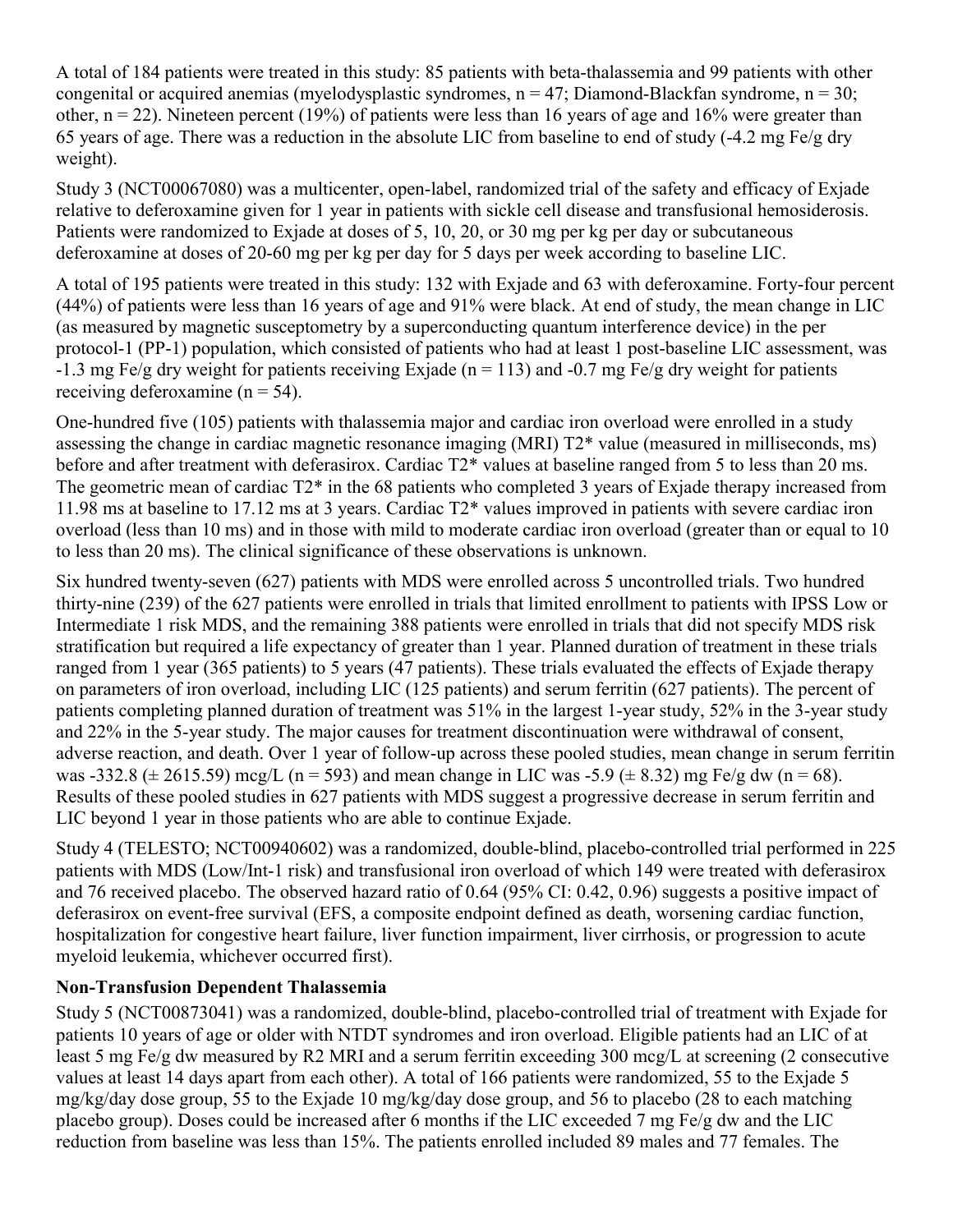underlying disease was beta-thalassemia intermedia in 95 (57%) patients, HbE beta-thalassemia in 49 (30%) patients, and alpha-thalassemia in 22 (13%) patients. There were 17 pediatric patients in the study. Caucasians comprised 57% of the study population and Asians comprised 42%. The median baseline LIC (range) for all patients was 12.1 (2.6-49.1) mg Fe/g dw. Follow-up was for 1 year. The primary efficacy endpoint of change in LIC from baseline to Week 52 was statistically significant in favor of both Exjade dose groups compared with placebo ( $p \le 0.001$ ) (Table 5). Furthermore, a statistically significant dose effect of Exjade was observed in favor of the 10 mg/kg/day dose group (10 versus 5 mg/kg/day,  $p = 0.009$ ). In a descriptive analysis, the target LIC (less than 5 mg Fe/g dw) was reached by 15 (27%) of 55 patients in the 10 mg/kg/day arm, 8 (15%) of 55 patients in the 5 mg/kg/day arm and 2 (4%) of 56 patients in the combined placebo groups.

Study 6 (NCT00873041) was an open-label trial of Exjade for the treatment of patients previously enrolled on Study 5, including cross-over to active treatment for those previously treated with placebo. The starting dose of Exjade in Study 6 was assigned based on the patient's LIC at completion of Study 5, being 20 mg/kg/day for an LIC exceeding 15 mg Fe/g dw, 10 mg/kg/day for LIC 3-15 mg Fe/g dw, and observation if the LIC was less than 3 mg Fe/g dw. Patients could continue on 5 mg/kg/day if they had previously exhibited at least a 30% reduction in LIC. Doses could be increased to a maximum of 20 mg/kg/day after 6 months if the LIC was more than 7 mg Fe/g dw and the LIC reduction from baseline was less than 15%. The primary efficacy endpoint in Study 6 was the proportion of patients achieving an LIC less than 5 mg Fe/g dw. A total of 133 patients were enrolled. Twenty patients began Study 6 with an LIC less than 5 mg Fe/g dw. Of the 113 patients with a baseline LIC of at least 5 mg Fe/g dw in Study 6, the target LIC (less than 5 mg Fe/g dw) was reached by 39 patients (35%). The responders included 4 (10%) of 39 patients treated at 20 mg/kg/day for a baseline LIC exceeding 15 mg Fe/g dw, and 31 (51%) of 61 patients treated at 10 mg/kg/day for a baseline LIC between 5 and 15 mg Fe/g dw. The absolute change in LIC at Week 52 by starting dose is shown in Table 5 below.

Study 7 (NCT01709838) was an open-label, single-arm, multicenter, 5-year study to evaluate the efficacy and safety of Exjade in iron overloaded patients with NTDT of 10 years of age or older. All patients started treatment on 10 mg/kg/day Exjade for four weeks. At Week 4, dose escalation was based on baseline LIC. At Week 24 and every 6 months thereafter, further dose adjustments were made according to the LIC at that visit. Treatment was interrupted when LIC < 3 mg Fe/g dw or serum ferritin < 300 ng/mL and was restarted at 10 mg/kg/day when LIC  $\geq$  5 mg Fe/g dw and serum ferritin  $\geq$  300 ng/mL. Throughout the study, the maximum dose of Exjade given was 30 mg/kg/day.

A total of 134 patients were enrolled in the study. Eligible patients were required to have an LIC of at least 5 mg Fe/g dw measured by R2 MRI and a serum ferritin at least of 300 ng/mL at screening. The mean absolute change of LIC from Baseline to Week 52 was -6.7 mg Fe/g dw. The reduction in LIC was sustained until Week 260 (5 years) with the mean absolute change in LIC from Baseline to Week 260 of -10.6 mg Fe/g dw. In the subset of patients with Baseline LIC > 15 mg Fe/g dw (49 patients), 51.0% achieved a first LIC < 5 mg Fe/g dw (95% CI: 37.5, 64.4) with a median time of 28.6 months. In the subset of patients with target LIC of  $\leq$  3 mg Fe/g dw (61 patients), 39.3% developed first LIC  $\geq$  5 mg Fe/g dw in the follow-up period, with a median time of 13.9 months.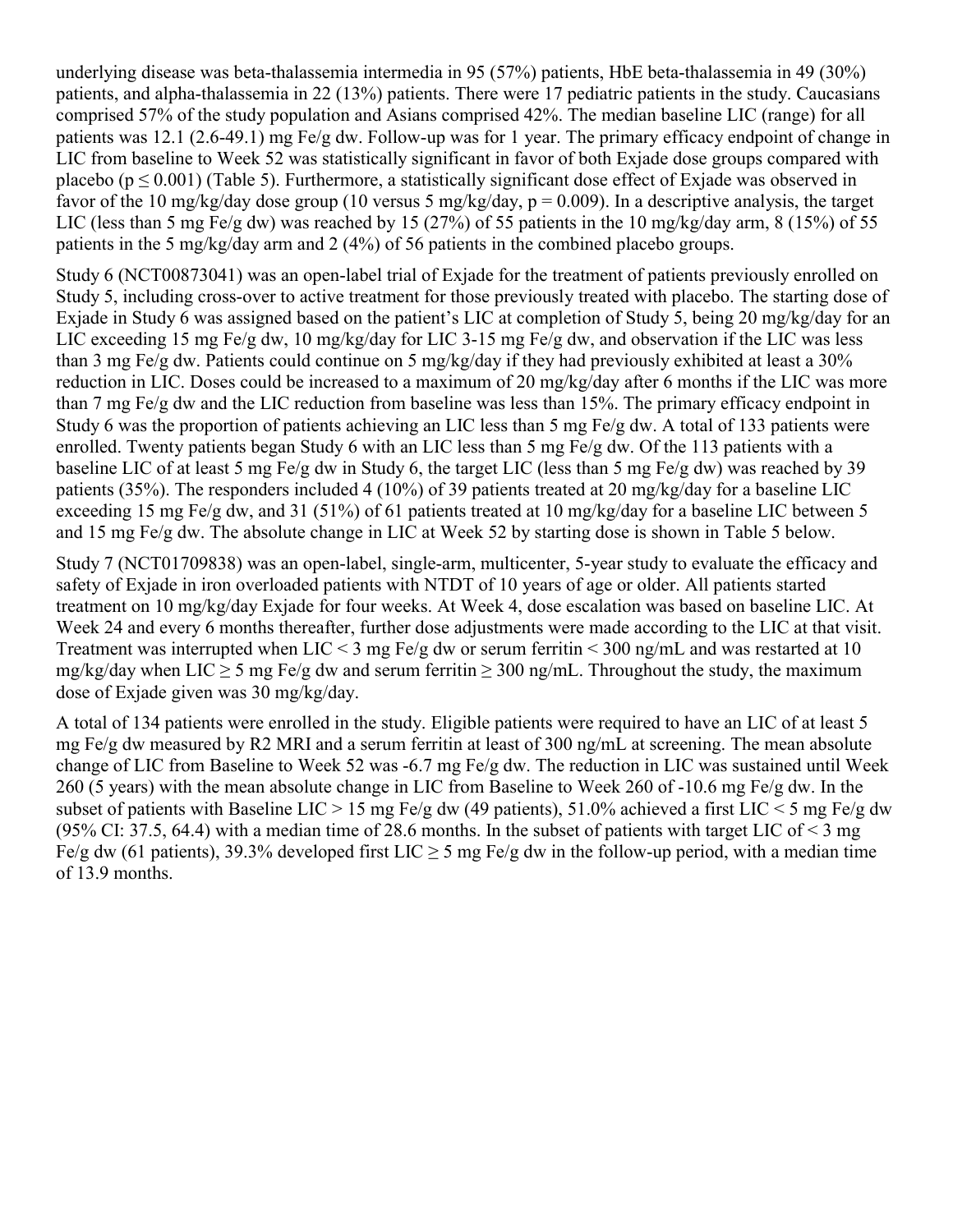|                                   | Deferasirox Tablets for Oral Suspension Starting Dose <sup>a</sup> |                |                |                 |
|-----------------------------------|--------------------------------------------------------------------|----------------|----------------|-----------------|
|                                   | Placebo                                                            | 5 mg/kg/day    | 10 mg/kg/day   | 20 mg/kg/day    |
| Study $5^{\rm b}$                 |                                                                    |                |                |                 |
| Number of Patients                | $n = 54$                                                           | $n = 51$       | $n = 54$       |                 |
| Mean LIC at Baseline (mg Fe/g dw) | 16.1                                                               | 13.4           | 14.4           |                 |
| Mean Change (mg Fe/g dw)          | $+0.4$                                                             | $-2.0$         | $-3.8$         |                 |
| (95% Confidence Interval)         | $(-0.6, +1.3)$                                                     | $(-2.9, -1.0)$ | $(-4.8, -2.9)$ |                 |
| Study 6                           |                                                                    |                |                |                 |
| Number of Patients                |                                                                    | $n = 8$        | $n = 77$       | $n = 43$        |
| Mean LIC at Baseline (mg Fe/g dw) | ۰                                                                  | 5.6            | 8.8            | 23.5            |
| Mean Change (mg Fe/g dw)          |                                                                    | $-1.5$         | $-2.8$         | $-9.1$          |
| (95% Confidence Interval)         |                                                                    | $(-3.7, +0.7)$ | $(-3.4, -2.2)$ | $(-11.0, -7.3)$ |
| Study 7                           |                                                                    |                |                |                 |
| Number of Patients                | ۰                                                                  |                | $n = 127$      |                 |
| Mean LIC at Baseline (mg Fe/g dw) |                                                                    |                | 15.1           |                 |
| Mean Change (mg Fe/g dw)          |                                                                    |                | $-6.7$         |                 |
| (95% Confidence Interval)         |                                                                    |                | $(-7.9, -5.5)$ |                 |

#### <span id="page-24-0"></span>**Table 5. Absolute Change in LIC at Week 52 in Patients with NTDT**

Abbreviation: LIC, liver iron concentration; NTDT, non-transfusion-dependent thalassemia.

<sup>a</sup> Randomized dose in Study 5 or assigned starting dose in Study 6 and Study 7.

<sup>b</sup> Least square mean change for Study 5.

## **16 HOW SUPPLIED/STORAGE AND HANDLING**

Exjade is provided as 125 mg, 250 mg, and 500 mg tablets for oral suspension.

*125 mg*

Off-white, round, flat tablet with beveled edge and imprinted with "J" and "125" on one side and "NVR" on the other.

Bottles of 30 tablets………………………………………………………………..(NDC 0078-0468-15)

## *250 mg*

Off-white, round, flat tablet with beveled edge and imprinted with "J" and "250" on one side and "NVR" on the other.

Bottles of 30 tablets………………………………………………………………..(NDC 0078-0469-15)

*500 mg*

Off-white, round, flat tablet with beveled edge and imprinted with "J" and "500" on one side and "NVR" on the other.

Bottles of 30 tablets………………………………………………………………..(NDC 0078-0470-15)

Store Exjade tablets at 20°C to 25°C (68°F to 77°F); excursions are permitted between 15°C to 30°C (59°F to 86°F) [see USP Controlled Room Temperature]. Protect from moisture.

## **17 PATIENT COUNSELING INFORMATION**

Advise the patient to read the FDA-approved patient labeling (Medication Guide).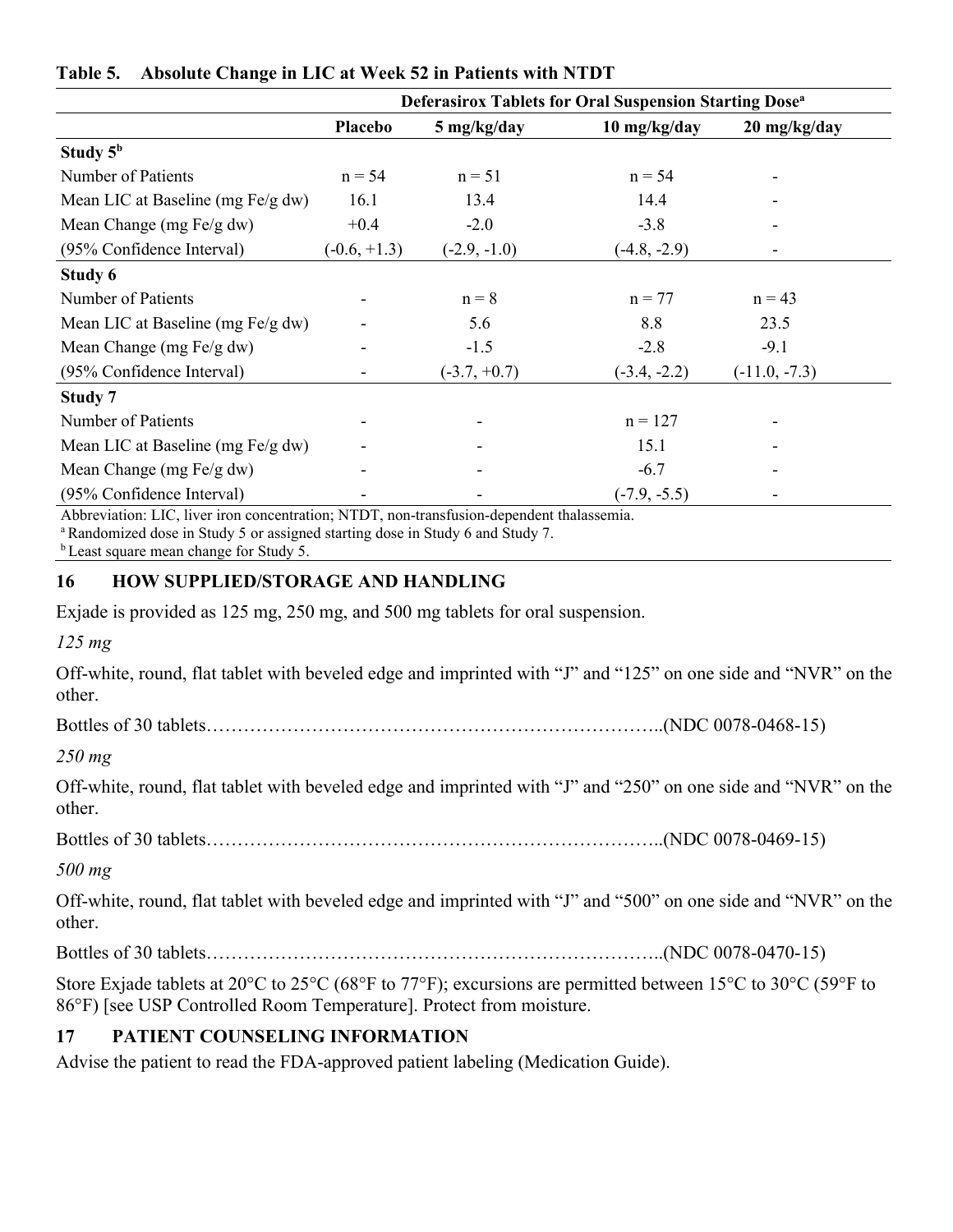#### Dosing Instructions

Advise patients to take Exjade once daily on an empty stomach at least 30 minutes prior to food, preferably at the same time every day. Instruct patients to completely disperse the tablets in water, orange juice, or apple juice, and drink the resulting suspension immediately. After the suspension has been swallowed, resuspend any residue in a small volume of the liquid and swallow *[see Dosage and Administration (2.3)]*.

Advise patients not to chew tablets or swallow them whole *[see Dosage and Administration (2.3)]*.

#### Blood Testing

Advise patients that blood tests will be performed frequently to check for damage to kidneys, liver, or blood cells *[see Warnings and Precautions (5.1, 5.2, 5.3, 5.4, 5.5)].*

#### Acute Kidney Injury, Including Acute Renal Failure

Caution patients about the potential for kidney toxicity when taking Exjade. Inform patients of the signs and symptoms of kidney injury. Advise patients to contact their healthcare provider immediately if they experience any of these symptoms *[see Warnings and Precautions (5.1)].*

#### Hepatic Toxicity and Failure

Caution patients about the potential for hepatic toxicity when taking Exjade. Inform patients of the signs and symptoms of hepatic toxicity. Advise patients to contact their healthcare provider immediately if they experience any of these symptoms *[see Warnings and Precautions (5.2)].*

#### GI Ulceration and Hemorrhage

Caution patients about the potential for the development of GI ulcers or bleeding when taking Exjade in combination with drugs that have ulcerogenic or hemorrhagic potential, such as NSAIDs, corticosteroids, oral bisphosphonates, or anticoagulants. Inform patients of the signs and symptoms of GI ulcers or bleeding. Advise patients to contact their health care provider for symptoms of heartburn but to seek immediate medical attention for symptoms of GI hemorrhage *[see Warnings and Precautions (5.3)].*

#### Allergic Reactions

Serious allergic reactions (which include swelling of the throat) have been reported in patients taking Exjade, usually within the first month of treatment. If reactions are severe, advise patients to stop taking Exjade immediately and seek immediate medical attention *[see Warnings and Precautions (5.7)]*.

#### Severe Skin Reactions

Severe skin reactions have been reported in patients taking Exjade. Inform patients of the signs and symptoms of severe skin reactions. If reactions are severe, advise patients to stop taking Exjade immediately and seek immediate medical attention *[see Warnings and Precautions (5.8)].*

#### Skin Rash

Skin rashes may occur during Exjade treatment. If the skin rash is severe, advise patients to stop taking Exjade and seek medical attention *[see Warnings and Precautions (5.9)].*

#### Pediatric Patients with Acute Illness

Instruct pediatric patients and their caregivers to contact their healthcare provider during episodes of acute illness, especially if the patient has not been drinking fluids or the patient has volume depletion due to fever, vomiting, or diarrhea *[see Warnings and Precautions (5.1)]*.

#### Auditory and Ocular Testing

Because auditory and ocular disturbances have been reported with Exjade, conduct auditory testing and ophthalmic testing before starting Exjade treatment and thereafter at regular intervals. Advise patients to contact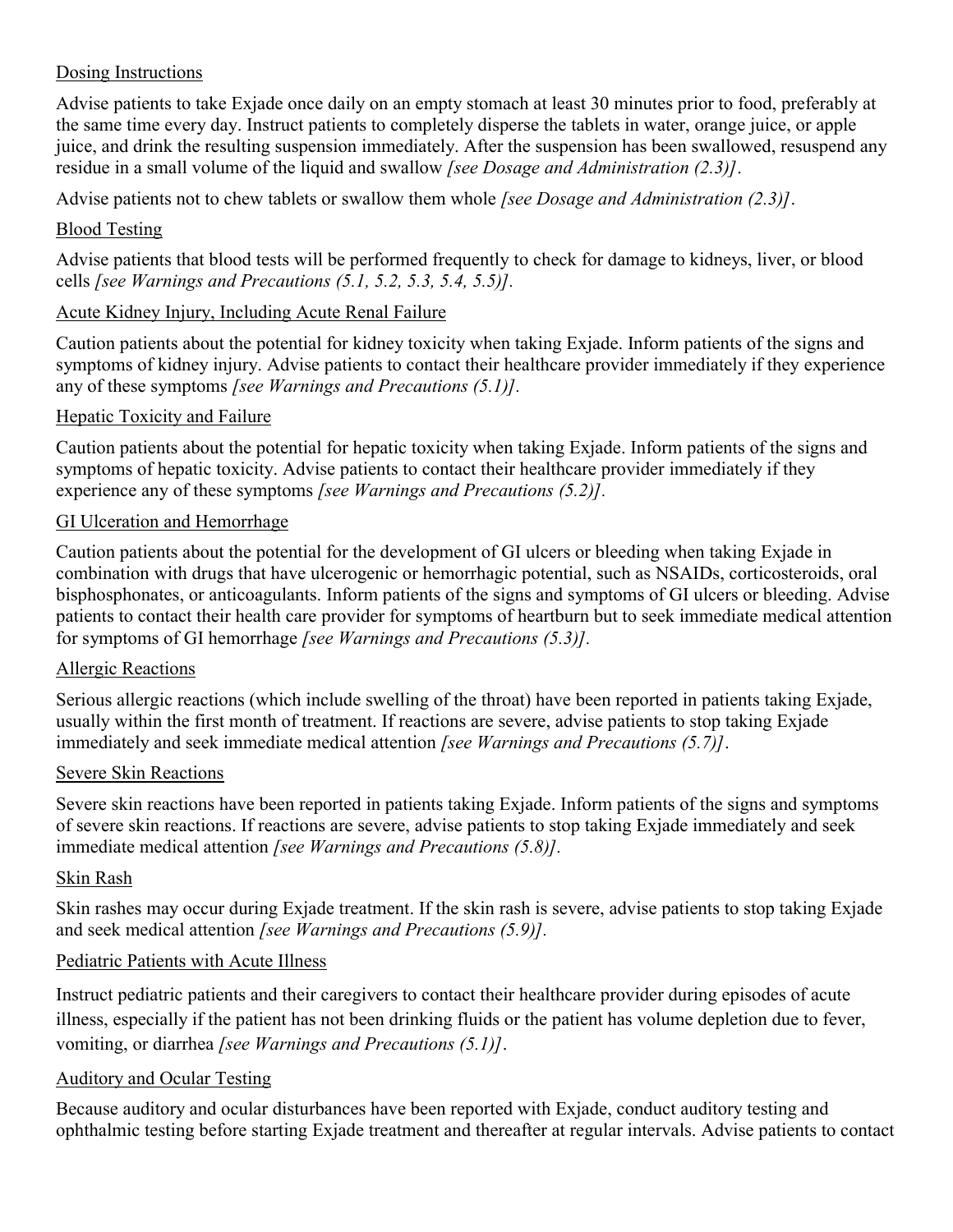their healthcare provider if they develop visual or auditory changes during treatment *[see Warnings and Precautions (5.10)]*.

#### Drug Interactions

Caution patients not to take aluminum-containing antacids and Exjade simultaneously *[see Drug Interactions (7.1)]*.

Caution patients about potential loss of effectiveness of drugs metabolized by CYP3A4 (e.g., cyclosporine, simvastatin, hormonal contraceptive agents) when Exjade is administered with these drugs *[see Drug Interactions (7.2)]*.

Caution patients about potential loss of effectiveness of Exjade when administered with drugs that are potent UGT inducers (e.g., rifampicin, phenytoin, phenobarbital, ritonavir). Based on serum ferritin levels and clinical response, consider increases in the dose of Exjade when concomitantly used with potent UGT inducers *[see Drug Interactions (7.5)]*.

Caution patients about potential loss of effectiveness of Exjade when administered with drugs that are bile acid sequestrants (e.g., cholestyramine, colesevelam, colestipol). Based on serum ferritin levels and clinical response, consider increases in the dose of Exjade when concomitantly used with bile acid sequestrants *[see Drug Interactions (7.6)]*.

Caution patients with diabetes to monitor their glucose levels more frequently when repaglinide is used concomitantly with Exjade *[see Drug Interactions (7.3)]*.

#### Driving and Using Machines

Caution patients experiencing dizziness to avoid driving or operating machinery *[see Adverse Reactions (6.1)]*.

Distributed by: Novartis Pharmaceuticals Corporation East Hanover, New Jersey 07936

© Novartis

T2020-105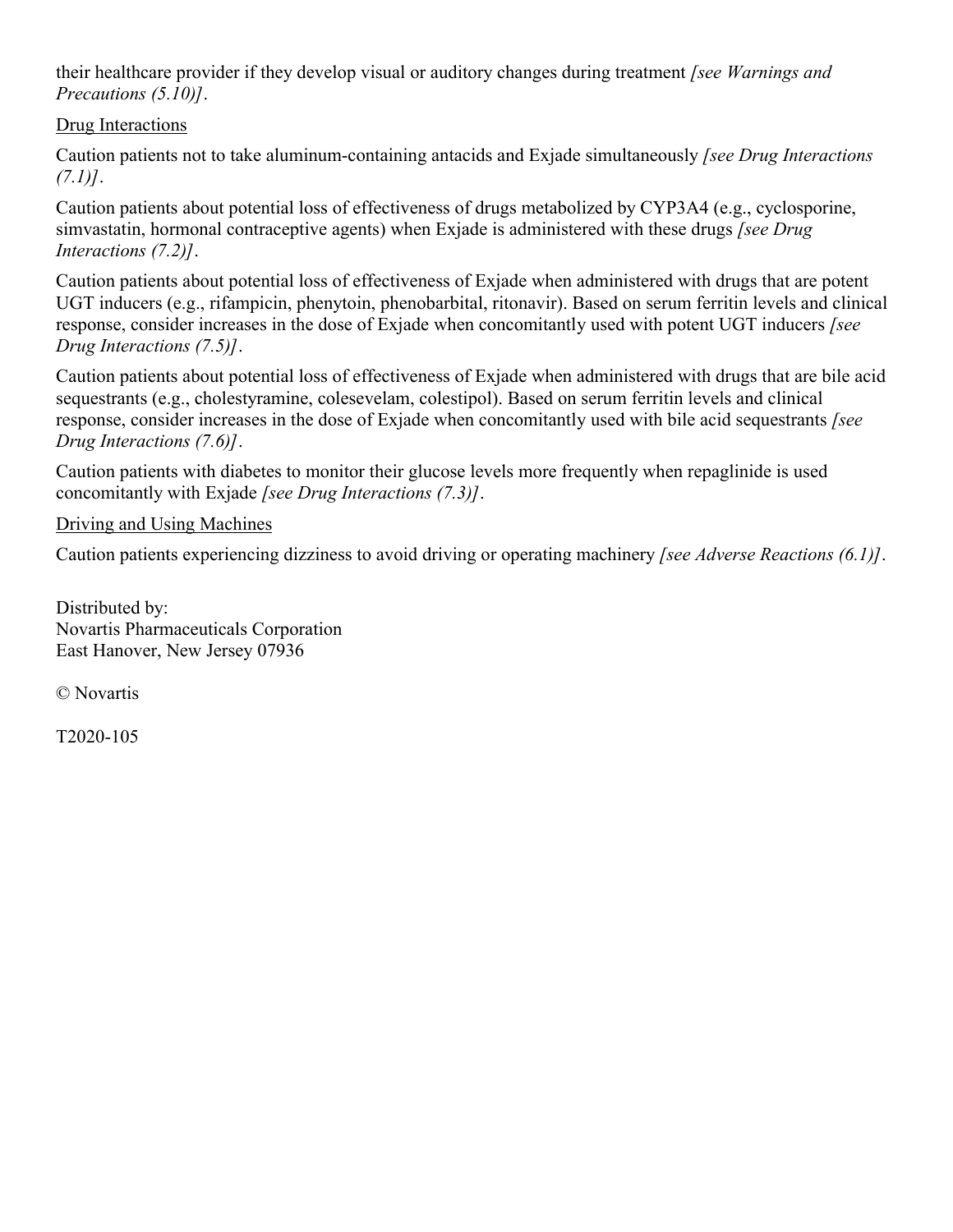#### **MEDICATION GUIDE** EXJADE® (ex jayde) (deferasirox) tablets for oral suspension

#### **What is the most important information I should know about Exjade?**

#### **Exjade can cause serious side effects, including:**

**Kidney problems**. Exjade can cause sudden (acute) kidney problems, including kidney failure that may require treatment with dialysis, and may cause death. Deaths have happened mostly in people who also have other health problems and had a blood disorder that was in an advanced stage. Adults and children who already have kidney problems and are taking certain medicines with Exjade may also have an increased risk of sudden kidney problems. Be sure to tell your healthcare provider about all the medicines you take during treatment with Exjade.

Your healthcare provider should do blood and urine tests to check your or your child's kidney function before and during treatment with Exjade. **Call your or your child's healthcare provider right away if:**

- **your child becomes sick with fever, vomiting, or diarrhea and cannot drink fluids normally during treatment with Exjade.** Your child may be dehydrated. Your child's healthcare provider may need to temporarily stop treatment with Exjade and treat your child for dehydration to help prevent kidney problems. Your child's healthcare provider may monitor your child's kidney function more closely.
- **you notice that you or your child are passing less urine than usual during treatment with Exjade.**

**Liver problems.** Exjade can cause liver problems, including liver failure that can sometimes cause death. Liver problems with Exjade may be more common in people who are over 55 years of age but can also happen in children. Liver failure has happened more often in people with cirrhosis of the liver and failure of other organs. Liver failure has also happened along with kidney problems in certain children who become dehydrated. **See "Kidney problems" above.**

Your healthcare provider should do blood tests to check your liver function before you start and regularly during treatment with Exjade. **Call your healthcare provider right away,** if you develop any of the following signs and symptoms:

drowsiness

- yellowing or increased yellowing of your skin or eyes,
- upper right stomach-area (abdomen) pain
- dark urine

**Bleeding, ulcers, and tears of the stomach or intestine.** Severe stomach and intestine bleeding (hemorrhage) that have caused death have happened in some people treated with Exjade, especially in elderly people who have advanced blood cancers or low platelet counts. Some people have also had ulcers of the stomach or intestine, sometimes with tears (perforation) that have caused death. In some people who have taken Exjade, including children and adolescents, irritation of the upper gastrointestinal tract, ulcers, and bleeding have happened, but did not cause death.

Your risk of severe bleeding (hemorrhage) may be increased if you take Exjade along with other medicines that can cause ulcers or bleeding, such as:

- nonsteroidal anti-inflammatory drugs (NSAIDs)
- certain osteoporosis medicines called oral bisphosphonates

corticosteroids

blood thinner medicines

Before you start taking Exjade, tell your healthcare provider if you are taking one of these medicines. Ask your healthcare provider if you are not sure. If you develop an ulcer of the stomach or intestine, or severe bleeding, your healthcare provider may stop Exjade.

Elderly people may be at a higher risk of developing serious side effects and death due to serious side effects with Exjade. Your healthcare provider may need to monitor you more closely during treatment with Exjade.

- Tell your healthcare provider if you get heartburn during treatment with Exjade.
- **Get emergency medical help right away if you vomit blood or pass black or bloody stools, or if you have severe stomach-area (abdomen) pain during treatment with Exjade.**

#### **See "What are the possible side effects of Exjade?" for more information about side effects.**

#### **What is Exjade?**

Exjade is a prescription medicine that is used to treat:

- people 2 years of age and older who have an increased amount of iron in their blood for a long period of time (chronic), caused by repeated blood transfusions
- certain people 10 years of age or older with thalassemia who have an increased amount of iron in their blood but who are not receiving regular blood transfusions

It is not known if Exjade is safe and effective when used with other medicines to treat an increased amount of iron in the blood.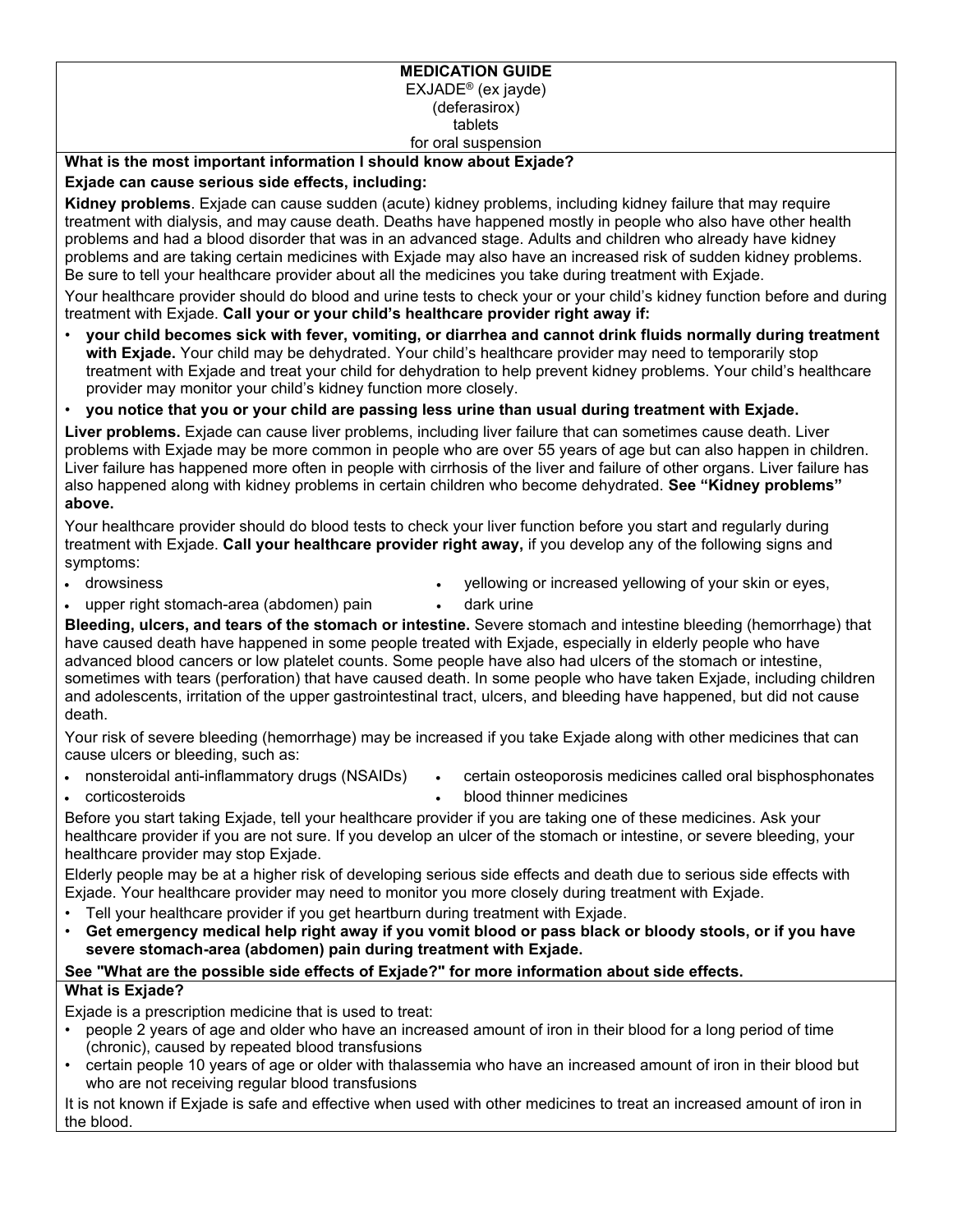It is not known if Exjade is safe and effective for treating children under 2 years of age who have an increased amount of iron in their blood for a long period of time (chronic) caused by repeated blood transfusions.

It is not known if Exjade is safe and effective for treating children under 10 years of age with thalassemia who have an increased amount of iron in their blood, but who are not receiving regular blood transfusions.

#### **Do not take Exjade if you:**

- have certain kidney problems
- have high-risk myelodysplastic syndrome (MDS)
- have advanced cancer
- have a low platelet count
- are allergic to deferasirox or any of the ingredients in Exjade. See the end of this Medication Guide for a list of the ingredients in Exjade.

Ask your healthcare provider if you are not sure if you have any of the medical conditions listed above.

**Before taking Exjade, tell your healthcare provider about all of your medical conditions, including if you:** • have kidney problems

- have liver problems
- have advanced cancer. **See "Do not take Exjade if you"**
- have a blood disorder that may increase your risk for bleeding
- are pregnant or plan to become pregnant. It is not known if Exjade can harm your unborn baby. Hormonal forms of birth control may not be as effective if used during treatment with Exjade. You could become pregnant. Talk to your healthcare provider about other birth control options that you can use during this time. Tell your healthcare provider right away if you become pregnant during treatment with Exjade.
- are breastfeeding or plan to breastfeed. It is not known if Exjade passes into your breast milk and can harm your baby. You and your healthcare provider should decide if you will take Exjade or breastfeed. You should not do both.

**Tell your healthcare provider about all the medicines you take,** including prescription medicines, over-the-counter medicines, vitamins, and herbal supplements. Some medicines may affect how Exjade works, and Exjade may affect how other medicines work. Also, **your risk of sudden kidney problems or severe bleeding may be increased if you take Exjade with certain medicines. See "What is the most important information I should know about Exjade?"**

- Avoid taking the following medicines during treatment with Exjade:
	- $\circ$  antacid products (medicines used to treat heartburn) that contain aluminum
	- o theophylline
	- $\circ$  certain medicines to lower your cholesterol, called bile acid sequestrants.

Ask your healthcare provider if you are not sure if you take one of these medicines.

Know the medicines you take. Keep a list of them to show your healthcare provider or pharmacist when you get a new medicine.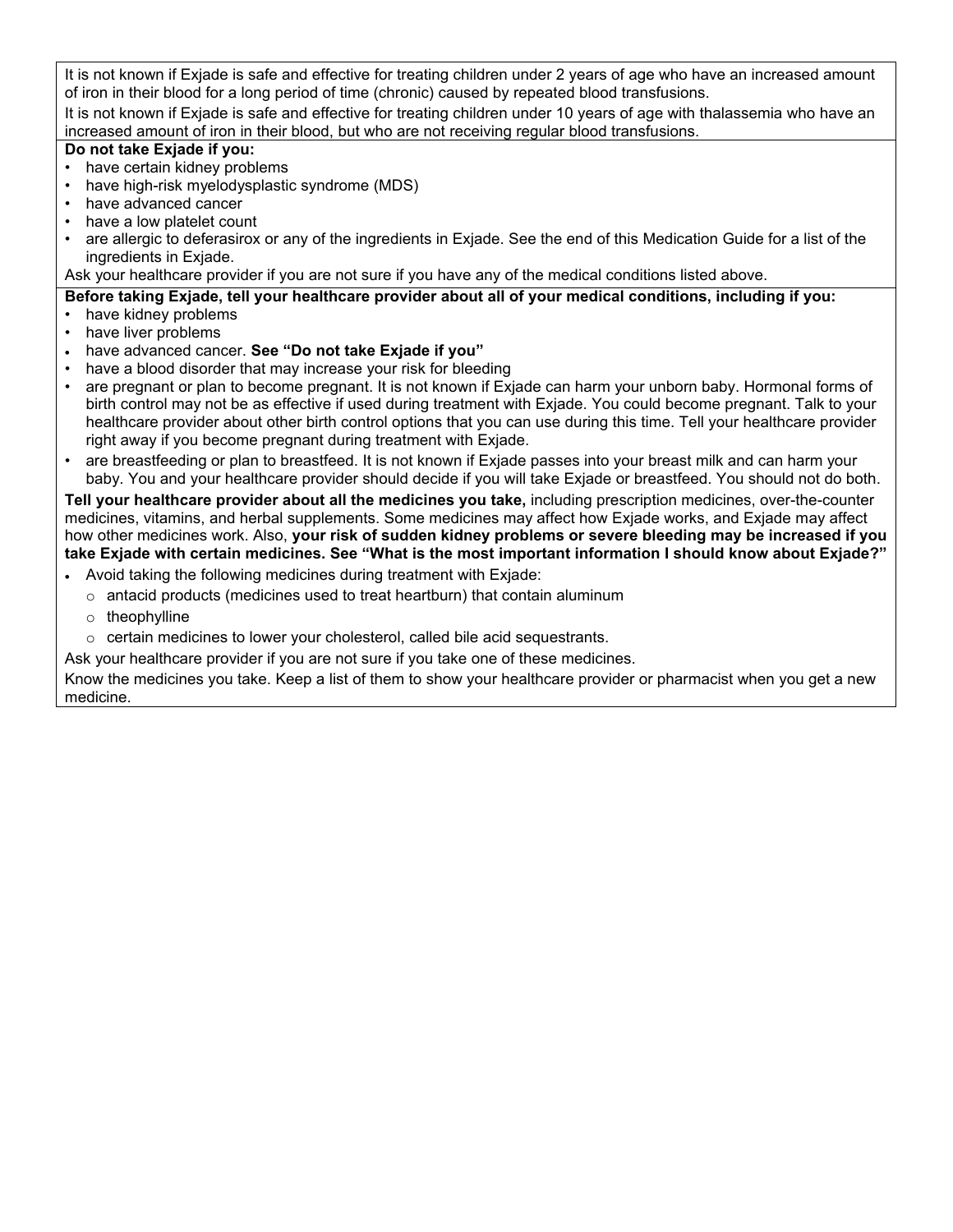#### **How should I take Exjade?**

- Take Exjade exactly as your healthcare provider tells you to.
- **Do not** change your dose of Exjade or stop taking it unless your healthcare provider tells you to.
- Take Exjade 1 time every day, preferably at the same time every day.
- Take Exjade on an empty stomach **at least 30 minutes before eating food**.
- **Do not** chew Exjade tablets or swallow them whole.
- Place the prescribed number of Exjade tablets in a cup with water, orange juice, or apple juice. Stir to disperse the tablets in the liquid.
	- $\circ$  If your prescribed dose of Exjade is less than 1 gram, use 3.5 ounces of liquid to disperse the tablets.
	- $\circ$  If your prescribed dose of Exjade is 1 gram or more, use 7 ounces of liquid to disperse the tablets.
- Completely disperse the tablets until it becomes a fine suspension. Then drink the suspension right away.
- **Do not** disperse Exjade tablets in carbonated drinks or milk.
- After drinking the suspension, add a small amount of water, orange juice, or apple juice to the cup to disperse any remaining medicine, and then drink it.
- Do not take Exjade with aluminum-containing antacid products. **See "Before taking Exjade."**
- Tell your healthcare provider if you or your child gain or lose any weight. Your or your child's dose of Exjade may need to be adjusted.
- If you take the diabetes medicine repaglinide during treatment with Exjade, you may need to test your blood sugar (glucose) levels more often. Follow your healthcare provider's instructions about how often to test your blood sugar during this time.
- Your healthcare provider should do blood and urine tests before, and during treatment to check how you respond to Exjade, and to monitor you for side effects. Your healthcare provider may change your dose, or temporarily or permanently stop Exjade if you have certain side effects.
- In people who have thalassemia, your healthcare provider will check the amount of iron in your liver before and during treatment with Exjade.
- If you or your child take too much Exjade, call your healthcare provider right away or go to the nearest hospital emergency room. Symptoms that can happen if you take too much Exjade include: stomach-area (abdominal) pain, diarrhea, nausea, and vomiting.

#### **What should I avoid while taking Exjade?**

 Exjade may cause dizziness. Avoid driving or operating machinery until you know how Exjade affects you. Do not drive or operate machinery if Exjade makes you dizzy.

#### **What are the possible side effects of Exjade?**

**Exjade can cause serious side effects, including:**

- **See "What is the most important information I should know about Exjade?"**
- **Effects on your bone marrow.** Exjade can affect your bone marrow and cause you to have a low white blood cell count which can be serious, decreased platelets, or worsening of your anemia, and may lead to death. Your risk for effects on your bone marrow may be increased if you already have other blood disorders. Your healthcare provider will do blood tests to monitor your blood cell counts for these problems.
- **Serious allergic reactions.** Exjade may cause serious allergic reactions, which usually start within the first month of treatment. **Get medical help right away if you develop any of the following symptoms of a serious allergic reaction including:** 
	- o difficulty in breathing or swallowing
	- $\circ$  chest pain
	- o rapid heartbeat
	- o feeling faint
- o swelling of the face, lips, mouth, tongue or throat o severe itching of the skin with a red rash or raised
- bumps o hives
- **Skin rash and severe skin reactions.** Skin rashes are common with Exjade. If you get a more severe rash, your healthcare provider may temporarily stop Exjade.

**Severe skin reactions can also happen with Exjade and can be life-threatening or lead to death. Get medical help right away if you develop any one or more of the following signs and symptoms of a severe skin reaction, including:**

- o rash or red skin
- o blisters on your lips, or around your mouth or eyes
- o skin peeling
- o high fever or flu-like symptoms

o mouth sores

- o enlarged lymph nodes
- **Hearing and vision problems.** Exjade can cause decreased hearing and changes in your vision, including cataracts, increased pressure in your eye, and problems with your retinas. Your healthcare provider should do hearing and vision tests before you start and then regularly during treatment. Your healthcare provider may decrease your dose or stop Exjade if you develop hearing or vision problems.

Tell your healthcare provider if you develop any changes in your vision or hearing during treatment with Exjade.